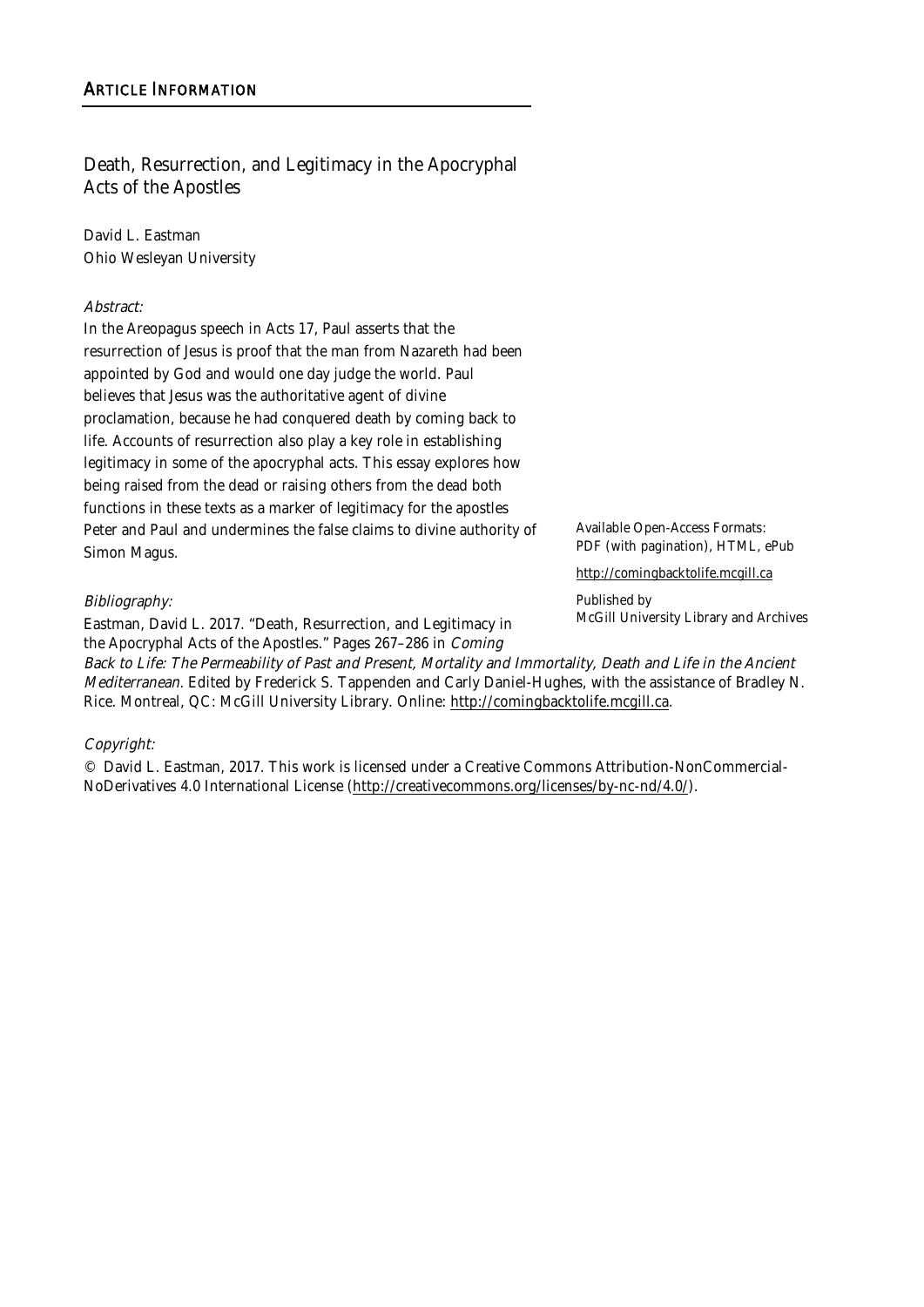# Death, Resurrection, and Legitimacy in the Apocryphal Acts of the Apostles

David L. Eastman Ohio Wesleyan University

# I. INTRODUCTION: LEGITIMACY, RESURRECTION, AND ACCOUNTS PERTAINING TO JESUS

In [Mark 10:35](http://www.academic-bible.com/bible-text/Mark10.35-41/NA/)–41, James and John come to Jesus and ask for the right to sit at his right and left hand in the coming kingdom. The brothers fail to comprehend the foreboding nature of Jesus's response that they must "drink the cup" that he drinks and go through the "baptism" that he will experience. They do not understand that exaltation can only follow suffering. This was, however, to become a recurring motif in early Christian literature. Following the example of Christ to one's death was proof of one's authenticity as a representative of Christ, and in some cases walking in the savior's footsteps even includes rising from the dead, or raising others from the dead, as the ultimate proof of one's authority. This essay will demonstrate that in some early Christian literature, and particularly in the apocryphal acts, the image of resurrection serves to establish a figure's divinely recognized legitimacy as a type of  $Christ.1$ 

Any discussion of Christian notions of resurrection must begin with Jesus. Studies on the accounts of Jesus's resurrection in the Gospels and Paul are numerous and represent a variety of

<sup>&</sup>lt;sup>1</sup> For the sake of this essay, I am focusing on examples of bodily resurrection, that is, cases in which the revivified person is described as having some kind of recognizable body. Whether or not resurrected bodies in early Christian texts are meant to be understood as fleshly is a matter of ongoing debate grounded in passages such as  $1$  Cor 15. That broader discussion is outside the scope of this essay.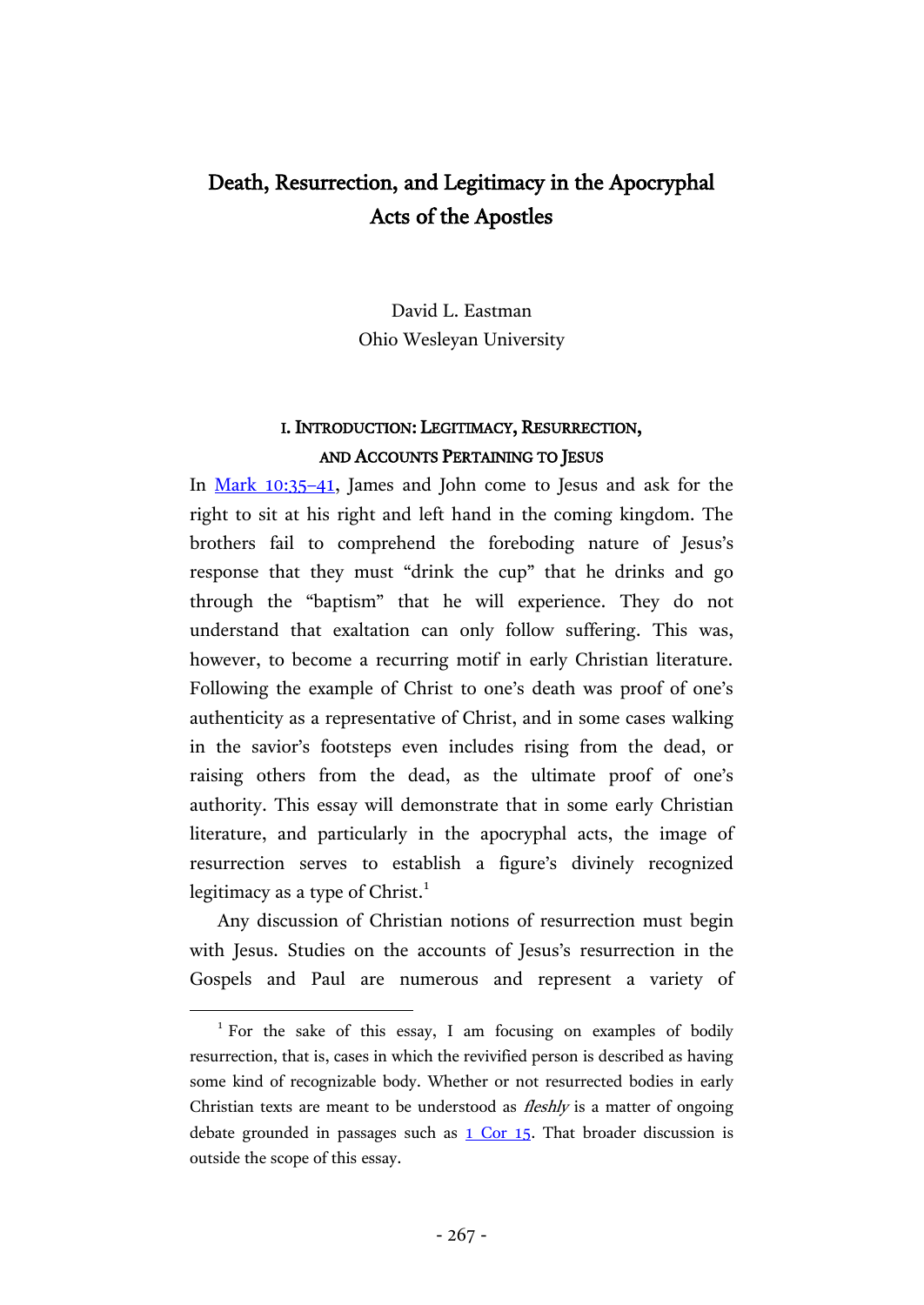methodological approaches (e.g., Lüdemann 1994; Koch 1959; Charlesworth 2006; Koester and Bieringer 2008; Perkins 1984; Perrin 1977; Bryan 2011; Davis, Kendall, and O'Collins 1997; Stewart 2006; Carnley 1987; Licona 2010; Swinburne 2003), so there is no need to rework that same ground here. Rather, our focus is on how this tradition was received and interpreted specifically as evidence of Jesus's exaltation and legitimacy. A clear articulation of this theological reading appears in two of the most important speeches in the Acts of the Apostles: Peter's sermon on the day of Pentecost [\(Acts 2:14](http://www.academic-bible.com/bible-text/Acts2.14-36/NA/)–36), and Paul's speech on the Areopagus [\(Acts 17:22](http://www.academic-bible.com/bible-text/Acts17.22-31/NA/)–  $31$ ).<sup>2</sup> In the midst of Peter's sermon in Acts 2, he turns directly to proofs of Jesus's legitimacy:

> You that are Israelites, listen to what I have to say: Jesus of Nazareth, a man attested to you by God with deeds of power, wonders, and signs that God did through him among you, as you yourselves know—this man, handed over to you according to the definite plan and foreknowledge of God, you crucified and killed by the hands of those outside the law. But God raised him up,<sup>3</sup> having freed him from death, because it was impossible for him to be held in its power. [\(Acts 2:22](http://www.academic-bible.com/bible-text/Acts2.22-24/NA/)-24)<sup>4</sup>

After quoting  $\text{Ps } 16:8-11$  $\text{Ps } 16:8-11$  $\text{Ps } 16:8-11$  (=  $\text{Ps } 15:8-11$  LXX) as proof that David had prophesied about Jesus's resurrection, Peter continues, "This Jesus God raised up, and of that we all are witnesses" [\(Acts 2:32\)](http://www.academic-bible.com/bible-text/Acts2.32/NA/). He

<sup>&</sup>lt;sup>2</sup> The passages analyzed here are meant to be illustrative, not comprehensive. There are also references to Jesus's legitimacy through his resurrection in Peter's speech to Cornelius ([Acts 10:34](http://www.academic-bible.com/bible-text/Acts10.34-43/NA/)–43) and in Paul's sermon in Pisidian Antioch [\(Acts 13:16](http://www.academic-bible.com/bible-text/Acts13.16-41/NA/)-41).

<sup>&</sup>lt;sup>3</sup> The Greek construction here is somewhat unusual, leading Barrett (1994, 1:143) to suggest that it "may be drawn from an early formulation of belief (cf. [Phil. 2.6;](http://www.academic-bible.com/bible-text/philippians2.6/NA/) [Col. 1.15;](http://www.academic-bible.com/bible-text/colossians1.15/NA/) [1 Tim. 3.16](http://www.academic-bible.com/bible-text/1timothy3.16/NA/))." However, as I note elsewhere in this chapter, the specific reference to *resurrection* as proof of legitimacy is absent in the other passages cited by Barrett.

<sup>&</sup>lt;sup>4</sup> All biblical quotations are from the NRSV. All translations of other early Christian writings are my own unless otherwise noted (cf. Eastman 2015a). On the wider significance of reference to the kerygma in Acts, see Bauckham 1996.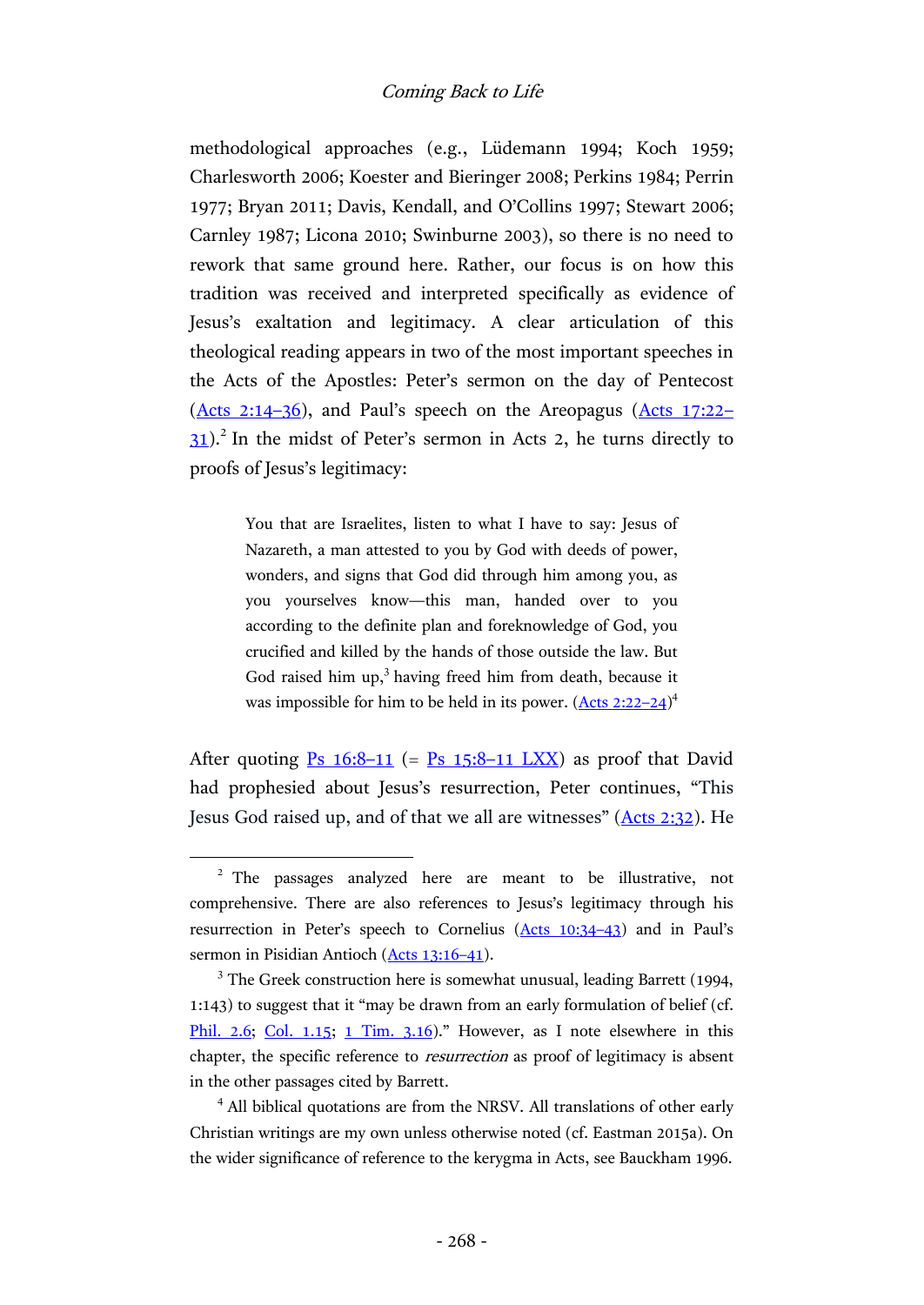then concludes his sermon with the statement, "Let all the house of Israel therefore know for certain that God has made him both Lord and Christ, this Jesus whom you crucified"  $(2:36)$ . Jesus was attested by God through his deeds of power, but the ultimate sign of his legitimacy was that God raised him from the dead and made him "both Lord and Christ" (Messiah). The resurrection of Jesus is the ultimate seal of divine action and divine approval, 5 and Peter proclaims these things as one who has witnessed the events.<sup>6</sup>

Later in Acts, Paul comes to Athens and attempts to contextualize his gospel message to an audience of philosophers (Epicureans and Stoics are mentioned by name). After appealing to their concept of "the unknown god," he finishes his speech with a reference to the impending judgment: "while God has overlooked the times of human ignorance, now he commands all people everywhere to repent, because he has fixed a day on which he will have the world judged in righteousness by a man whom he has appointed, and of this he has given assurance to all by raising him from the dead" [\(Acts 17:30](http://www.academic-bible.com/bible-text/Acts17.30-31/NA/)–31). Jesus is never named specifically in Paul's speech, but the implication is clear.<sup>7</sup> God has guaranteed that, on account of this man's resurrection from the dead, he will preside

<sup>5</sup> As Bruce (1988, 64) comments, "if his suffering and death were ordained by the determinate counsel of God, so were his resurrection and glory." Liggins (2016, 121–22) has summarized Peter's logic in this way: "Jesus through his resurrection and ascension better corresponds with the person described in these Psalms [those alluded to by Peter] than does David who died, whose tomb is well known, and who did not ascend to heaven. Only through the resurrection could a son of David rule forever."

 $6$  The element of Petrine witness is critical to the narrative. As Witherington (1998, 147) notes, "Peter does not merely proclaim the resurrection, he claims with the Eleven to have been a witness of the resurrection appearances. Thus Peter himself is in a double sense a witness one who has seen and one who reports or bears witness."

 $7$  "All that the absence of the name means is that, at this stage, the speaker is more interested in the theme of judgment than in the details of the process. The next clause effects the identification—for the reader" (Barrett 1998, 2:853).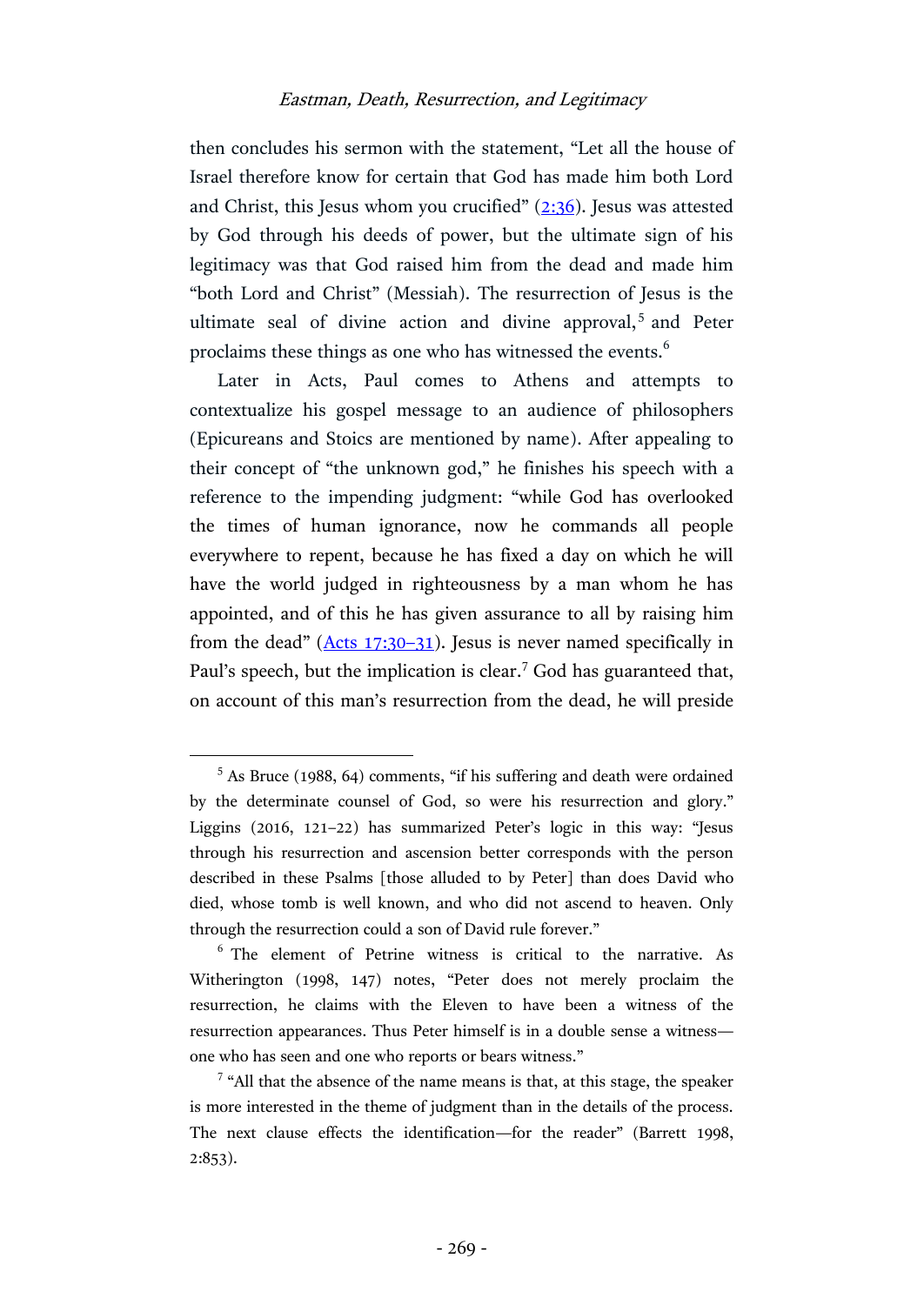over the final judgment.<sup>8</sup> The resurrection is the proof of Jesus's authority and legitimacy, and it is this precise claim about resurrection that prompts the crowd to break into different groups: those who mock, those who remain uncertain and want to hear more, and those who believe [\(Acts 17:32](http://www.academic-bible.com/bible-text/Acts17.32-34/NA/)–34).<sup>9</sup>

The framing of the speeches in Acts makes them especially significant for our consideration of the reception of the resurrection story. Peter, the apostle to the Jews, declares this message in Jerusalem. Paul, the apostle to everyone else, delivers his speech in Athens. The twin pillars of the church take the message to the center of Jewish faith and practice and to the center of Greek philosophical thought. There is a symmetry to these speeches that reveals the centrality of the resurrection narrative to the Lukan account of the earliest Christian missionary preaching. Jews and Gentiles should pay attention to, and ultimately surrender to, Jesus because he had come back to life.<sup>10</sup>

#### II. JESUS, DEATH, AND RESURRECTION

That Jesus served as a model for later Christians and for the stories told about later Christians has been recognized for a long time. This appears as early as the account of Stephen's stoning in [Acts 7](http://www.academic-bible.com/bible-text/Acts7/NA/) and his final words, "Lord, do not hold this sin against them" [\(Acts 7:60\)](http://www.academic-bible.com/bible-text/Acts7.60/NA/);<sup>11</sup>

<sup>8</sup> Thus, the resurrection of Jesus proves his legitimacy as a divine messenger and the future judge. See, e.g., Witherington 1998, 531–32; Gaventa 2003, 253; Conzelmann 1987, 146–48.

 $9$  Dunn (1996, 237) sees the judgment motif of  $17:30-31$  as the rhetorical setup for this fracture: "Luke cannot have been unaware of the offensive character of such an abrupt and bald declaration. It is almost as though he wanted to set in the sharpest possible contrast the fundamental claim of Christianity and the mocking rejection of the Athenian sophisticates."

 $10<sup>10</sup>$  Strangely, the particular linking of resurrection with legitimacy does not appear in the Christ Hymn of  $Phil$  2:5-11. There, Paul mentions the crucifixion and exaltation of Jesus without any reference to resurrection.

<sup>&</sup>lt;sup>11</sup> There has been considerable scholarly debate on whether this quotation was original to the text or added by a later scribal hand (see Pervo 2009, 198– 99).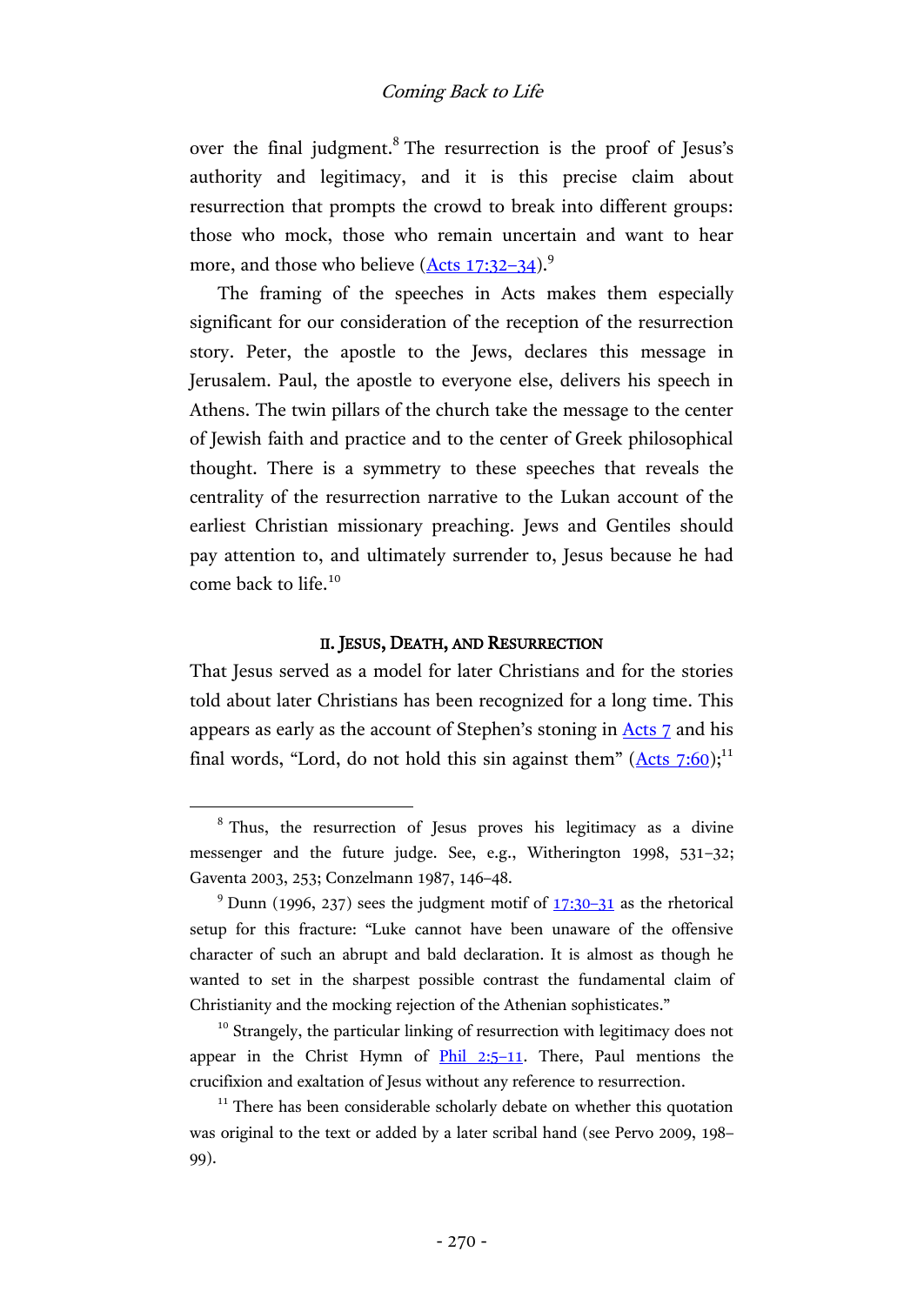as early as the enumeration of Paul's ordeals in the latter chapters of Acts, which are clearly parallel to Jesus's ordeals in the final chapters of the Lukan Gospel (Meeks and Fitzgerald 2007, 171–72; Pervo 2009, 533–34, 592–93; Witherington 1998, 627–28; Talbert 1974, 17– 18; Neyrey 1985, 98–107; Longenecker 1981, 515); and as early as the production of the Martyrdom of Polycarp, in which the aged bishop is described as being one of the "imitators of the Lord" whose death "took place according to the gospel of Christ" [\(Mart. Pol.](http://hdl.handle.net/2027/mdp.39015042084197?urlappend=%3Bseq=346) 17.3;  $19.1$ <sup>12</sup> Christians describe their venerable figures as following in Christ's footsteps, even as "Other Christs," as Candida Moss (2010, esp. 54–59) has put it. These figures and others like them are remembered as types of Christ. Yet, all these examples also point to a fundamental distinction from the speeches in Acts that we saw above: the authority of these other Christ-like figures comes from their deaths, not their resurrections.

For other martyr examples of the late first or early second century, authority also comes through their deaths. A tantalizing passage on Peter and Paul in 1 Clement does not tell us many things we would wish to know about the apostolic deaths—though it might tell us more than is traditionally understood (Eastman 2014; Cullmann 1962, 91–110; cf. Tajra 1994, 79–84)—but the author does specify that their legitimacy is directly tied to their deaths:

> On account of jealousy and envy the greatest and most righteous pillars were persecuted and fought to the death. Let us place before our eyes the noble apostles. Because of unjust jealousy Peter endured hardships, and not once or twice but many times. Thus, after bearing witness he went to the place of glory that was due him. On account of jealousy and conflict Paul pointed the way to the prize for perseverance. After he had been bound in chains seven times, driven into exile, stoned, and had preached in both the East and in the West, he received the noble glory for his faith, having taught

<sup>&</sup>lt;sup>12</sup> Indeed, Polycarp is so much a Christ figure that a certain Nicetes even warns the magistrate to dispose of the body, lest the Christians "abandon the crucified one and begin to worship this man"  $(17.2)$  $(17.2)$ .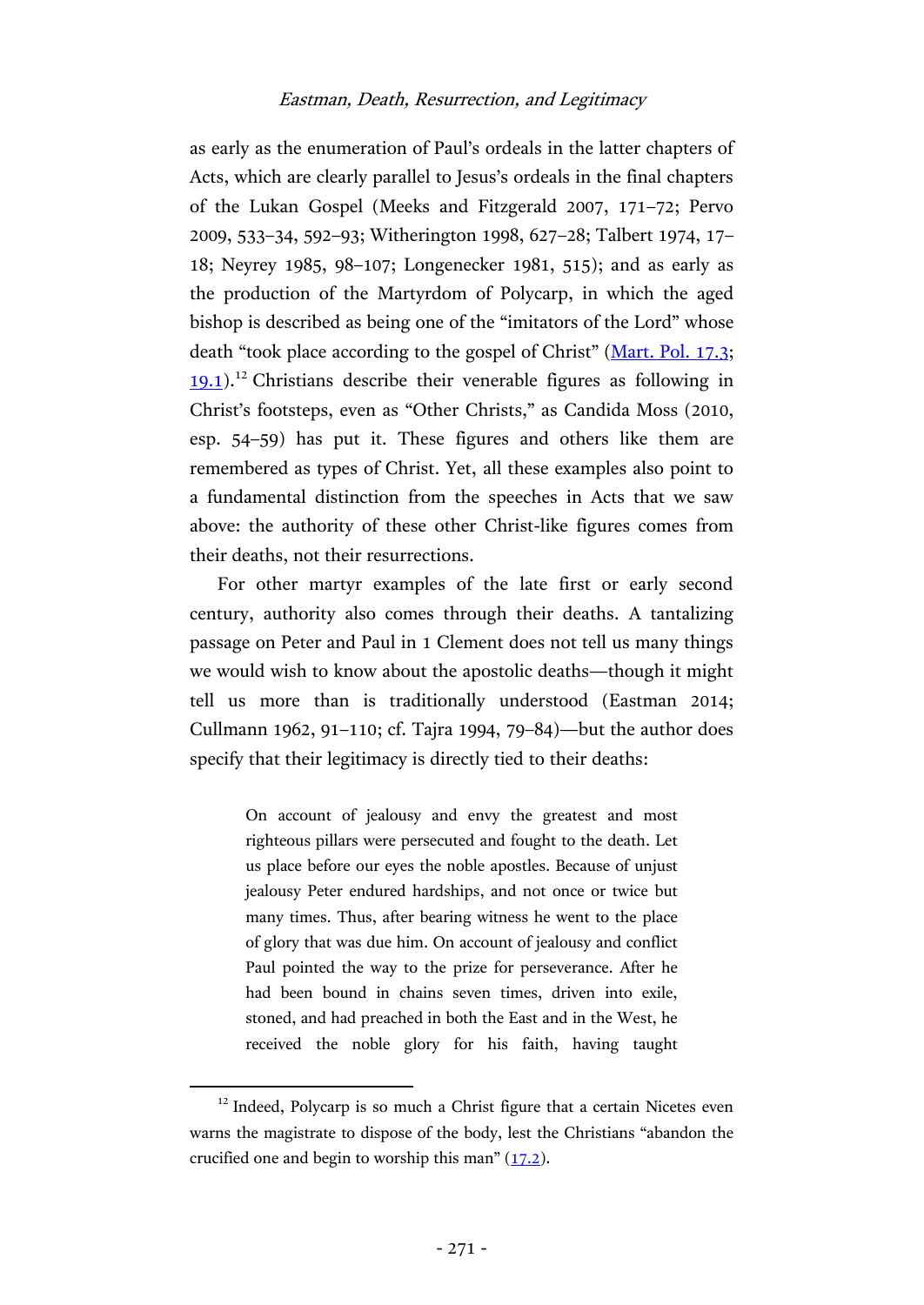## Coming Back to Life

righteousness to the whole world and having gone even to the limit of the West. When he had borne witness before the rulers, he was thus set free from the world and was taken up to the holy place, having become the greatest example of perseverance. [\(1 Clem.](http://hdl.handle.net/2027/mdp.39015042084189?urlappend=%3Bseq=30) 5.2–7)

Peter is credited with enduring many hardships and then going to "the place of glory that was due him." Many of Paul's ordeals are enumerated, and then he is described as "the greatest example of perseverance."<sup>13</sup> The twin apostles are the "greatest and most righteous pillars" because of what they endured, even to the point of death. This model is particularly relevant for a Christian community at risk of suffering persecution (Welborn 2004), but there is no mention of resurrection.

## III. RESURRECTION IN THE "APOCRYPHAL" ACTS<sup>14</sup>

Where, then, does the concept of coming back to life in the mold of Christ enter the martyrological tradition? The first text in which it plays a major role is the Acts of Peter (ca.  $180 \text{ CE}$ ).<sup>15</sup> In this account Peter comes to Rome to strengthen the Christians there after the departure of Paul. The particular threat comes from Simon Magus, a sorcerer who had first appeared in  $\frac{\text{Acts } 8}{\text{Acts } 8}$ . In [Acts](http://www.academic-bible.com/bible-text/Acts8/NA/) this local conjurer hears the preaching of Philip and comes to believe. He is baptized and travels around with Philip, amazed at the signs and wonders that Philip performs. When Peter and John arrive and confer the Holy Spirit by the laying on of hands, Simon offers them money if they will grant him this ability. Peter rebukes him, telling him to repent and beg God for forgiveness. Simon does repent and even

<sup>&</sup>lt;sup>13</sup> For further discussion concerning this list of apostolic trials, see Lona 1998, 158–67.

<sup>&</sup>lt;sup>14</sup> The term "apocryphal" is used here because it is widely employed in reference to stories about the apostles written in the second century and later, but it is problematic on several counts (see Eastman 2015a, xviii–xxii).

<sup>&</sup>lt;sup>15</sup> This text survives in Greek and in the Latin Vercelli Acts. On the relationships between these texts, see Baldwin 2005, Thomas 2003, and Poupon 1988.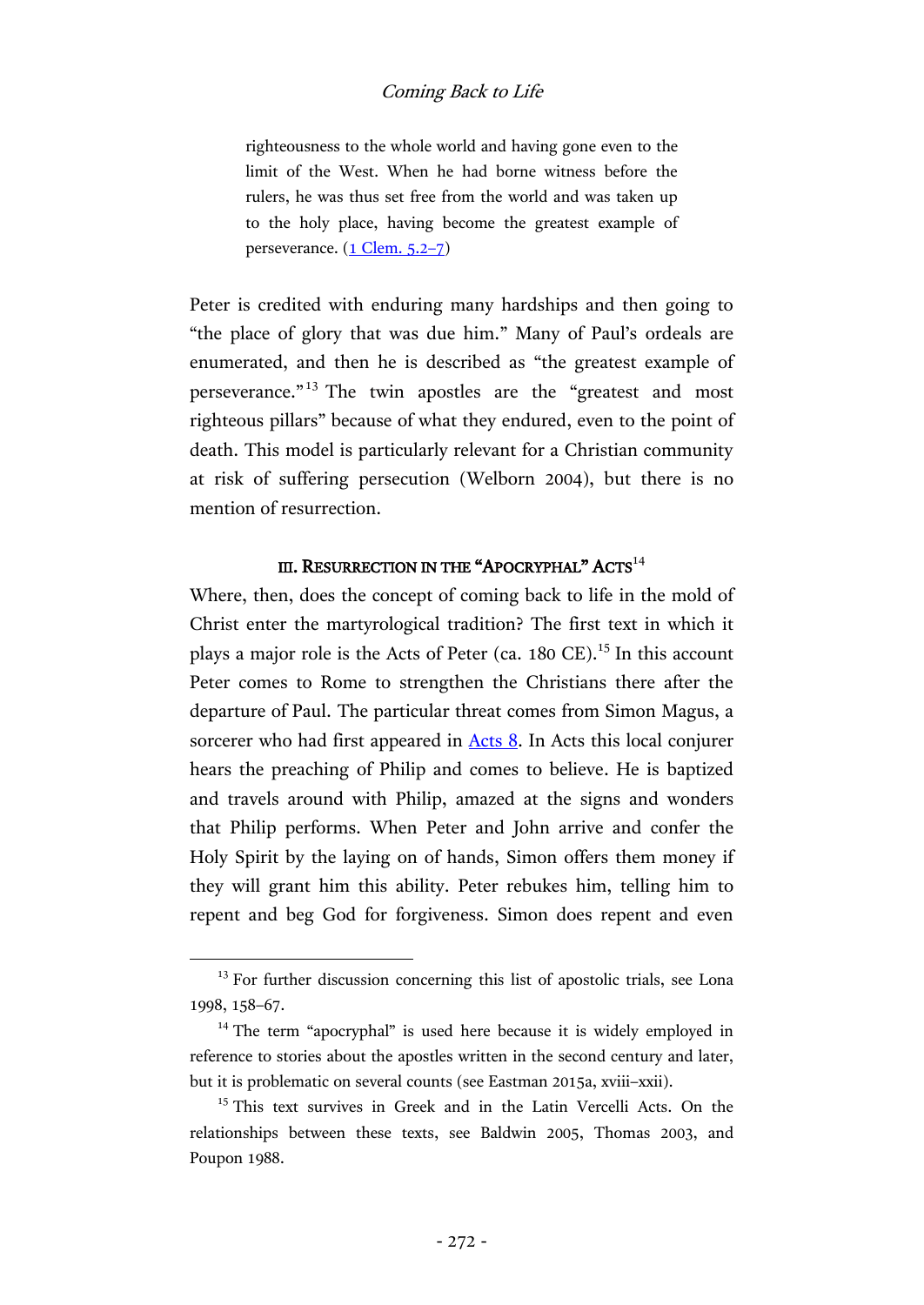asks the apostles to use their influence with God to ask for forgiveness on his behalf. Simon is left a sorrowful recent convert.

However, by the time of the Acts of Peter, Simon is back with a vengeance.<sup>16</sup> He has once again taken up his wicked ways and is claiming to be the "great power of God" [\(Acts Pet.](http://www.earlychristianwritings.com/text/actspeter.html) 4).<sup>17</sup> He has come to Rome (for no apparent reason) and built a significant reputation for himself. He is now in the company of the emperor himself and has been attacking the church, particularly Peter.<sup>18</sup> Simon Peter ends up having a showdown with Simon Magus, and in the Acts of Peter this occurs in a triple resurrection cycle.<sup>19</sup>

In the first scene, the prefect Agrippa decides to use one of his slaves to settle the Simon versus Simon dispute. He tells Simon (Magus), "Take him and kill him." Then he says to Peter, "And you bring him back to life" [\(Acts Pet.](http://www.earlychristianwritings.com/text/actspeter.html) 25). (We can only imagine the poor

 $\overline{a}$ 

<sup>18</sup> This conflict also features prominently in the Pseudo-Clementine literature (see Bockmuehl 2010, 94–113, and Kelley 2006, 135–78).

 $19$ <sup>19</sup> Thomas (1998, 80) suggests that these three resurrection stories were crafted from different versions of the same Vorlage: "the author may have heard or read different versions of a single resurrection story that remained distinct in his or her mind: a version concerning the favorite of the emperor, in which Simon slays the boy, and Peter raises him; a version in which Peter raises the son of a poor widow, as Jesus did at Nain; and a version in which Simon demonstrates his insufficiency by moving only the head of the corpse, and Peter challenges him angrily before performing the act correctly. The author filled out these materials as well as could be done." However, this does not change the impact of the cycle for the reader of the Acts of Peter or the eager adaptation of the stories, such as in the history of Pseudo-Hegesippus and the Acts of Nereus and Achilles (both discussed by Thomas).

 $16$  Klauck (2000, 23) explains this condemnation of Simon in the Acts of Peter and elsewhere: "The common understanding . . . was that one whose conversion to the faith was motivated by sheer hypocrisy could not be capable of genuine repentance. Simon Magus is lost for ever to the Church; all he is fit for now is to be head of all heretics and founder of all heresies."

<sup>&</sup>lt;sup>17</sup> The embedded hyperlinks connect to the older translation of the Acts of Peter produced by M. R. James (1924); the numbering corresponds to the Latin version (i.e., Vercelli Acts). For the Martyrdom of the Holy Apostle Peter, see Eastman 2015a, 1–25.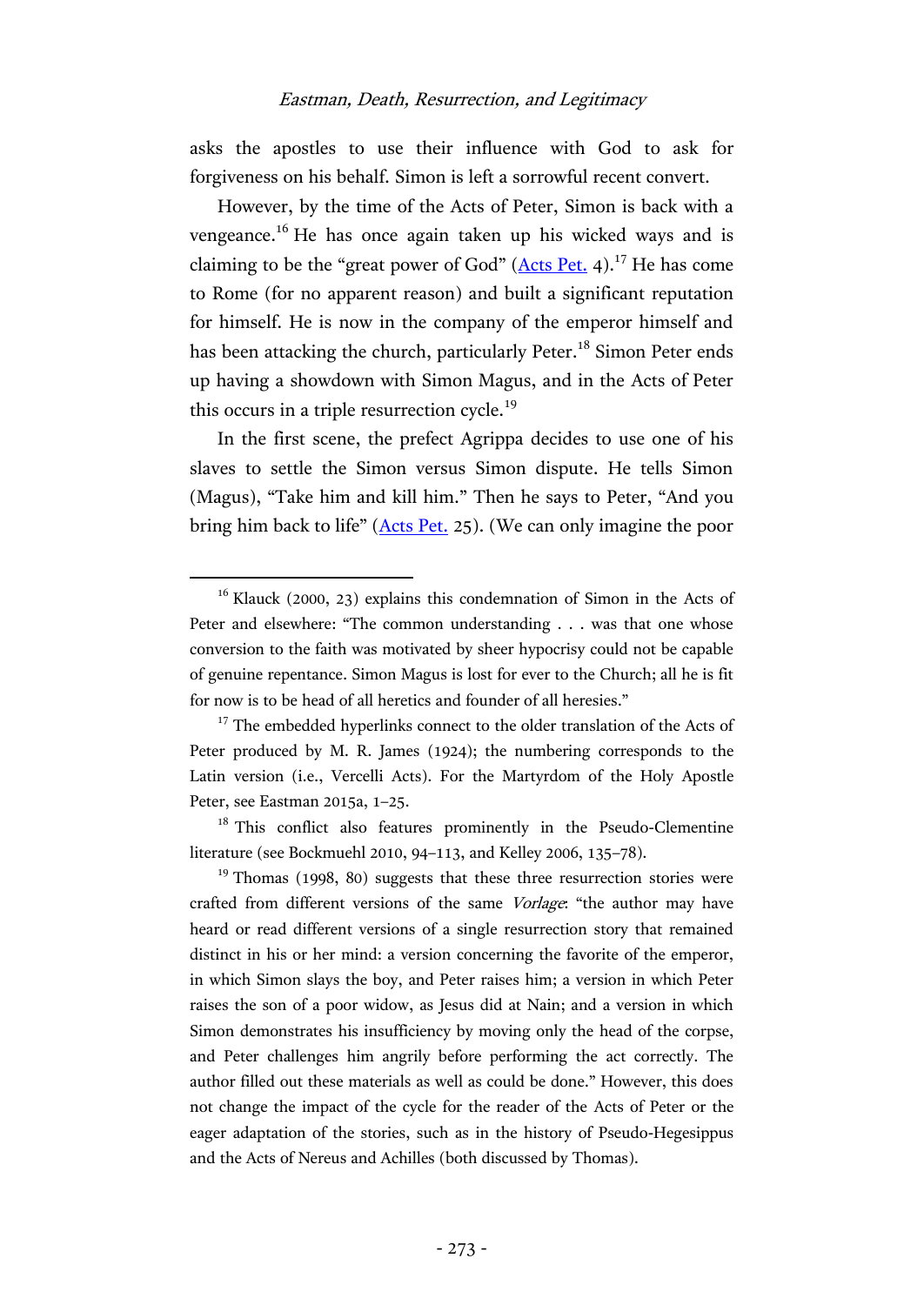slave's response to this proposal.) Simon whispers something into the slave's ear, presumably some kind of curse, and the boy falls over, dead. Even before Peter can raise him, a widow bursts in and cries out that her only son has died but had asked for Peter with his waning breaths. Peter sends her with some men to bring back her dead son, but in the meantime he must deal with the dead slave. He prays to the Lord to raise the slave and then tells Agrippa to take the boy's hand. As soon as he does, the boy comes back to life, and all proclaim the truth of Peter's God: "There is only one God, the God of Peter" [\(Acts Pet.](http://www.earlychristianwritings.com/text/actspeter.html) 26). In this first encounter, Peter is affirmed as an agent of the true God, because his power to bring the boy back to life is perceived as greater than the power to kill possessed by Simon, the other would-be conduit of divine power.

Then Peter turns his attention to the widow's son, who is brought to him in the Forum. Peter prays over the boy and raises him, causing the people to exclaim, "You are God the savior! You, the God of Peter, are the invisible God and the savior!" [\(Acts Pet.](http://www.earlychristianwritings.com/text/actspeter.html) 27). Soon after, the third scene unfolds, as the mother of a senator named Nicostratus comes seeking Peter's help for her dead son. Peter announces to the crowd that the credit should go to God, not to him, and proposes a contest with Simon. If Simon can raise Nicostratus, then the Romans should recognize him as the messenger of God. If not, then Peter will raise the dead man and prove that Simon is a fraud. Simon's incantations are ineffective, but Peter raises Nicostratus from the dead. "From that time on," the author says, "they worshipped Peter like a god" [\(Acts Pet.](http://www.earlychristianwritings.com/text/actspeter.html) 29). The apostle's ability to bring people back to life on three occasions is the proof of his legitimacy. Indeed, this power even grants him divine status in the eyes of the crowd, and Peter never says anything to discourage this enthusiasm [\(Acts Pet.](http://www.earlychristianwritings.com/text/actspeter.html) 28-29).<sup>20</sup> This triple resurrection cycle has proven his legitimacy as the agent of the true God.

<sup>&</sup>lt;sup>20</sup> Compare with  $\frac{\text{Acts}}{\text{14:12--15}}$ , where Paul and Barnabas tear their garments when the people of Lystra identify them with the gods Hermes and Zeus.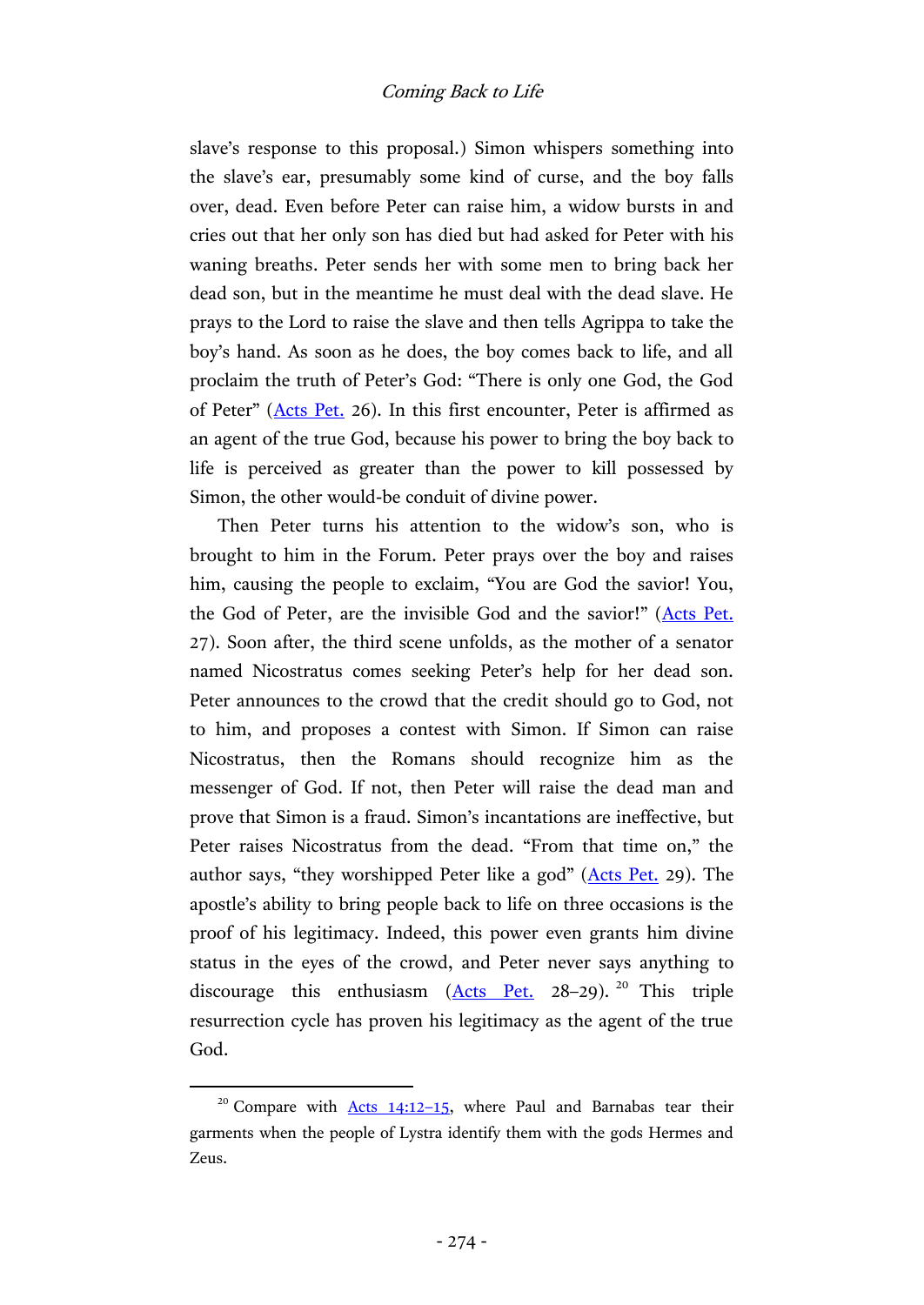Peter's final act of resurrection is his own, in a manner of speaking. After his death by inverted crucifixion, he appears in a dream to a certain Marcellus, a former follower of Simon Magus who had turned to follow Peter and had prepared the apostle's body for burial. This is indeed a peculiar scene. Peter does not come back to Marcellus as proof of his authority or the power of God; rather, he comes back to rebuke Marcellus for wasting money on his burial. Thus, this "resurrection" scene has no obvious function, except perhaps serving as a critique of those who may want to aggrandize a traditional Petrine burial site ( $\Delta \text{cts Pet. } 40$  [= Mart. Pet. 11]). At the very end of the Acts of Peter, an unnamed figure appears to Nero in a dream to castigate and warn him to leave the Christians alone. This figure is not identified in the Greek text but probably should be read as Peter ( $\Delta \text{cts Pet. } 41$  [= Mart. Pet. 12]), for although the Latin version (the Vercelli Acts) identifies the figure as "an angel of God,"<sup>21</sup> the fourth-century Latin translation and expansion of the Acts of Peter (wrongly ascribed to Linus) identifies this figure as none other than Peter himself. Peter redivivus in Nero's dream thus serves as the agent of divine retribution.

The Martyrdom of the Holy Apostle Paul, which in its final form probably dates a bit later than the Acts of Peter, near the end of the second century, presents a different scenario related to resurrection.<sup>22</sup> Paul does raise someone from the dead—Patroclus, the imperial cupbearer. Patroclus is a member of the crowd that comes to hear Paul preach outside Rome. He is forced to sit in a

<sup>&</sup>lt;sup>21</sup> For a detailed comparison of the Greek and Latin texts of the martyrdom account, see Baldwin 2005, 251–301.

<sup>&</sup>lt;sup>22</sup> The Martyrdom of the Holy Apostle Paul is the third part of the Acts of Paul and very likely circulated independently before being incorporated into the larger text, as argued by Snyder (2013, 54–65). On the complicated relationship of possible dependence and interdependence between the Acts of Peter and Acts of Paul, and its importance for the dating of both texts, see MacDonald 1992, Valantasis 1992, and Perkins 1993. The second-century reception and reimagination of Paul has been the subject of important studies by MacDonald 1983, Pervo 2010, and White 2014, as well as a volume of collected essays, Bird and Dodson 2011.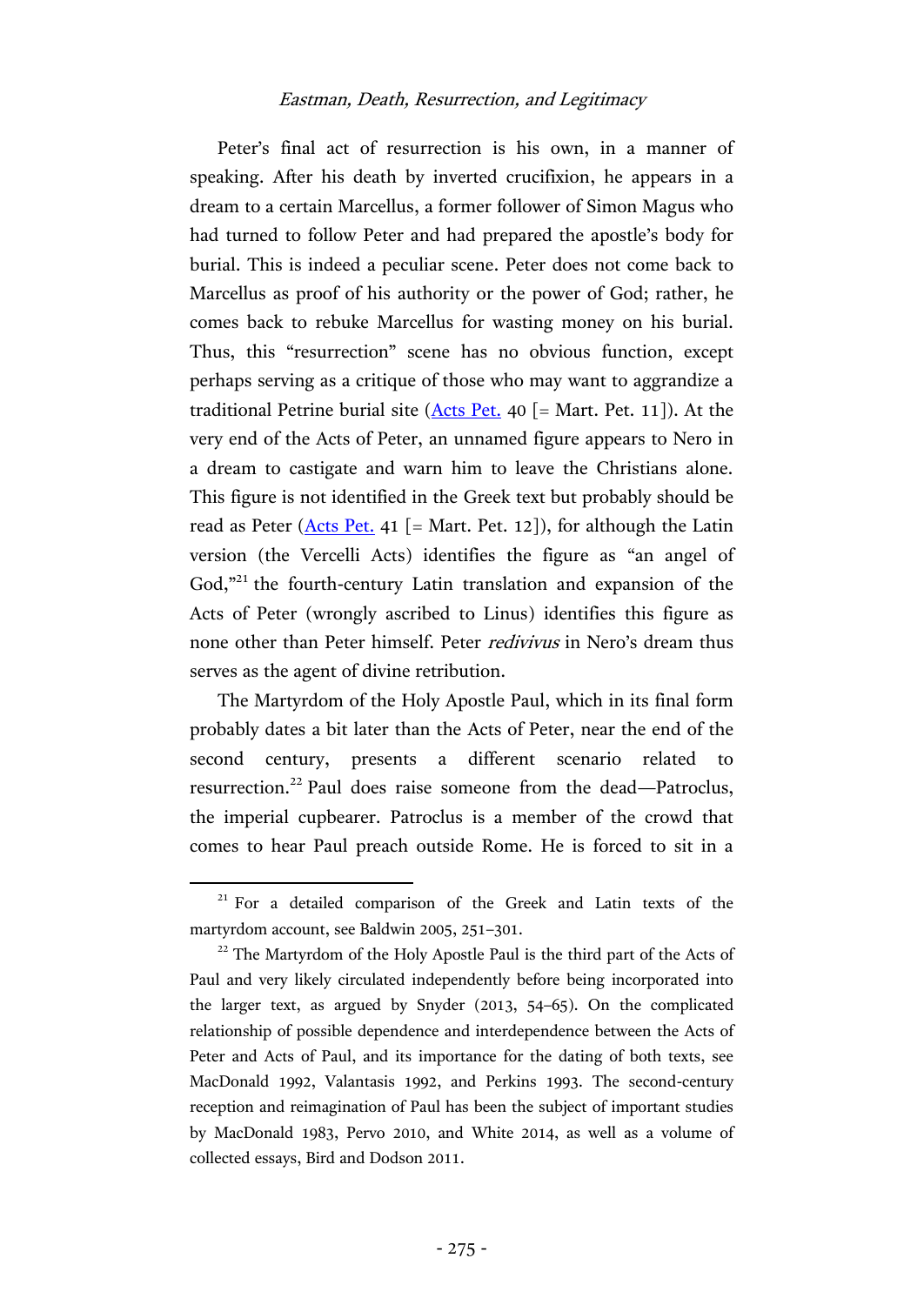window, eventually falls asleep, and tumbles to his death.<sup>23</sup> Nero is deeply saddened by the news of the loss of his trusted servant, but in the meantime the apostle has raised Patroclus from the dead. Patroclus returns to the service of the emperor, yet rather than causing the fame of Paul to grow among the Romans—as resurrecting the dead did for Peter—this event brings the apostle into direct conflict with Nero when Patroclus says that Paul serves a rival king, "Jesus Christ, the king of the whole world and the ages" [\(Acts Paul](http://www.earlychristianwritings.com/text/actspaul.html) 10.1–2  $[=$  Mart. Paul 1–2]).<sup>24</sup> Nero threatens Paul with death, but the apostle responds: "Caesar, it is not for a short time that I live for my king. Know that even if you cut off my head, I will do this: I will appear to you after I have been raised again, so that you may know that I did not die but am alive in my king Jesus Christ (cf. [Rom 14:8\)](http://www.academic-bible.com/bible-text/Romans14.8/NA/), who judges the entire world" [\(Acts Paul](http://www.earlychristianwritings.com/text/actspaul.html) 10.4  $\lceil$  = Mart. Paul 4]). This is meant as both a promise and a threat. Paul will not just appear to Nero in a vision or haunt him by night; he predicts that he will come back to life and visit the emperor.

Undeterred, the emperor has Paul killed. When Paul's head is severed, milk spurts onto the clothes of the executioner, and everyone, including Nero, is amazed at the report of this event. Soon Paul makes good on his promise to Nero:

> While Caesar was still amazed and at a loss, Paul came at around the ninth hour,  $25$  when many philosophers and leaders—both rich and distinguished—were standing with Caesar, and when the centurion<sup>26</sup> was present. Appearing to them all, Paul said, "Caesar, see that the soldier of God did not die but lives. There will be great evil for you on account of

<sup>&</sup>lt;sup>23</sup> The comparison to the story of Eutyches in  $\frac{\text{Acts}}{\text{20:7}-12}$  is evident (Eastman 2015a, 121–29).

 $24$  The embedded hyperlinks connect to the older translation of the Acts of Paul produced by M. R. James (1924). For the Martyrdom of the Holy Apostle Paul in Rome, see Eastman 2015a, 121–37.

 $25$  That is, around 3:00 p.m.

<sup>&</sup>lt;sup>26</sup> A centurion named Cescus had been identified among Nero's entourage earlier in the text and would later become a convert.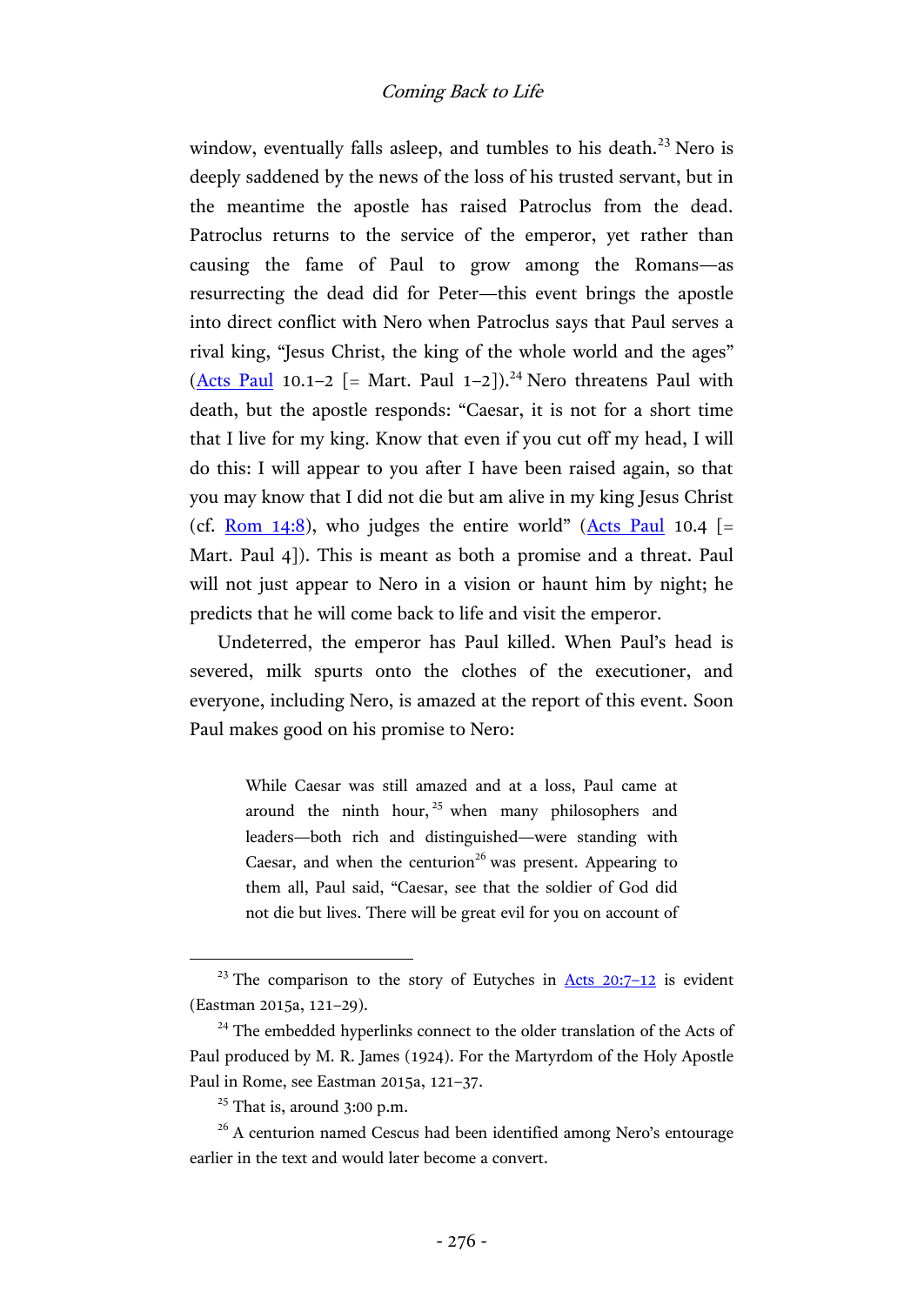the many righteous people whose blood you poured out, and these things will happen to you after not many days." Nero was troubled and ordered that all the prisoners be set free, including Patroclus and all those remaining. ( $\Delta$ cts Paul 10.6 [= Mart. Paul 6])

This story is qualitatively different from the account in the Acts of Peter. Paul does not return to complain about his burial arrangements; he comes back to prove to Nero that he is the authorized servant of the true king. Paul's legitimacy is the primary issue at hand, and here resurrection is the proof of that legitimacy. Notably, this is not presented as a dream or a vision. Nero is fully awake in the middle of the afternoon, and he is not alone. Philosophers and other prominent Romans are present and witness the event, for Paul appears "to them all" (καὶ πᾶσιν φανεὶς ὁ Παῦλος).<sup>27</sup> As he had predicted, it is not his ghost but Paul himself: "Caesar, see that the soldier of God did not die but lives." Decapitation did not end Paul's life, for he has come back to life and is alive.

Paul's public and physical visit to the imperial court is the closest comparison to Jesus's resurrection that we find anywhere in Christian literature from any period.<sup>28</sup> The author of the Acts of Paul, like the authors of the Gospels, inserts narrative elements to emphasize that this is not a dream. Paul appears in the middle of the day, not at night like Peter did to Marcellus, and there are multiple witnesses, also unlike Peter's castigating visit to Nero. It is not clear what kind of body Paul has, but he is clearly recognizable to those in

<sup>&</sup>lt;sup>27</sup> Greek text from Eastman 2015a.

 $28$  In [Acts Thom.](http://www.earlychristianwritings.com/text/actsthomas.html) 169–70, Thomas appears posthumously three times, but these are clearly visions, not the result of a bodily resurrection. The author specifies that Thomas "appears" (φαίνω and ἐπιφαίνω in the Greek text) and is not actually present, because he has ascended into the presence of God: "I am not here, but I have gone up and received everything that I was promised" (169).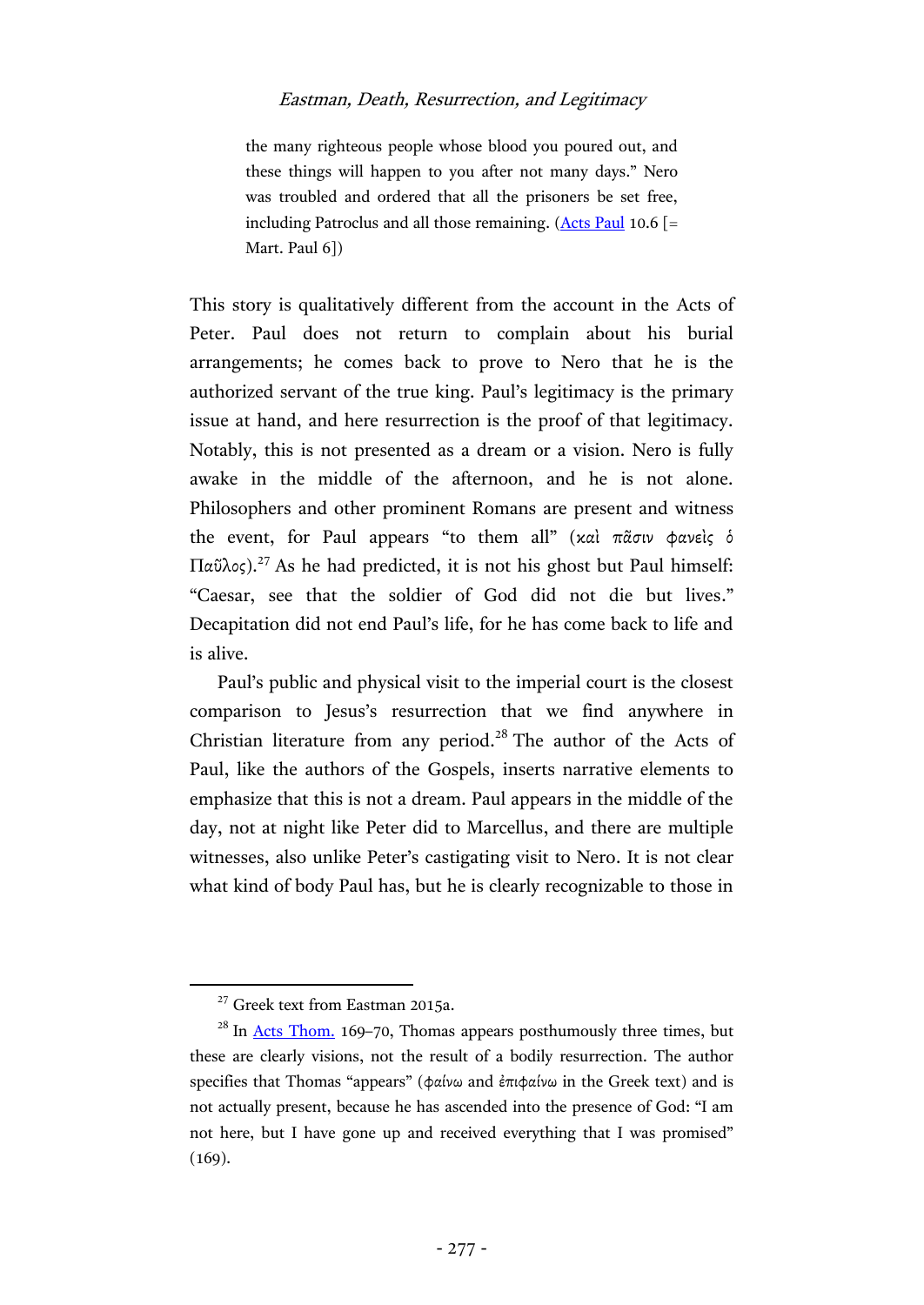attendance.<sup>29</sup> And this Paul, like Jesus in the Gospels, had predicted that he would come back. The remembered Paul in the Acts of Paul not only shares in the sufferings of the remembered Jesus but also shares in his resurrection. Perhaps this is meant to be a literalistic fulfillment of Paul's desire to partake in Christ's suffering and resurrection, as stated in [Phil](http://www.academic-bible.com/bible-text/Philippians3.10-11/NA/) 3:10–11: "I want to know Christ and the power of his resurrection and the sharing of his sufferings by becoming like him in his death, if somehow I may attain the resurrection from the dead."<sup>30</sup> In any event, just as Jesus was validated and exonerated by his resurrection—according to the words of Paul in Acts no less—so is the apostle himself validated and exonerated in Rome by his own resurrection.<sup>31</sup>

In the accounts discussed so far, Peter and Paul are presented as dying and being raised separately, yet in later layers of the tradition there is an increasing emphasis on showing the harmony and collaboration of these two apostles (*concordia apostolorum*).<sup>32</sup> In one text this close connection between Paul and Peter extends beyond their deaths. According to the pseudonymous author of the Epistle of Blessed Dionysius the Areopagite to Timothy concerning the Death of the Apostles Peter and Paul, the apostles are condemned together in Rome and separated only moments prior to

<sup>&</sup>lt;sup>29</sup> Bolyki (1996, 103) emphasizes the reality, even physicality, of Paul's appearance by highlighting that "the martyr Paul comes (not: appears) to the court of Caesar."

 $30$  Lalleman (1996, 133) argues that in the Acts of Paul, "the resurrection of the believers," in this case Paul himself, "cannot be separated from that of Christ."

<sup>&</sup>lt;sup>31</sup> Gregory (2011, 188) concludes, "thus, whereas the canonical Acts concludes by depicting Paul as preaching freely in the heart of the Roman empire, the *Acts of Paul* concludes by depicting him as sharing in the death and resurrection of his Lord, and so embodying the message that he proclaimed."

 $32$  See Huskinson 1982. In some cases, the apostles are so closely connected that they are confused with each other in literature and art (see Eastman 2015b).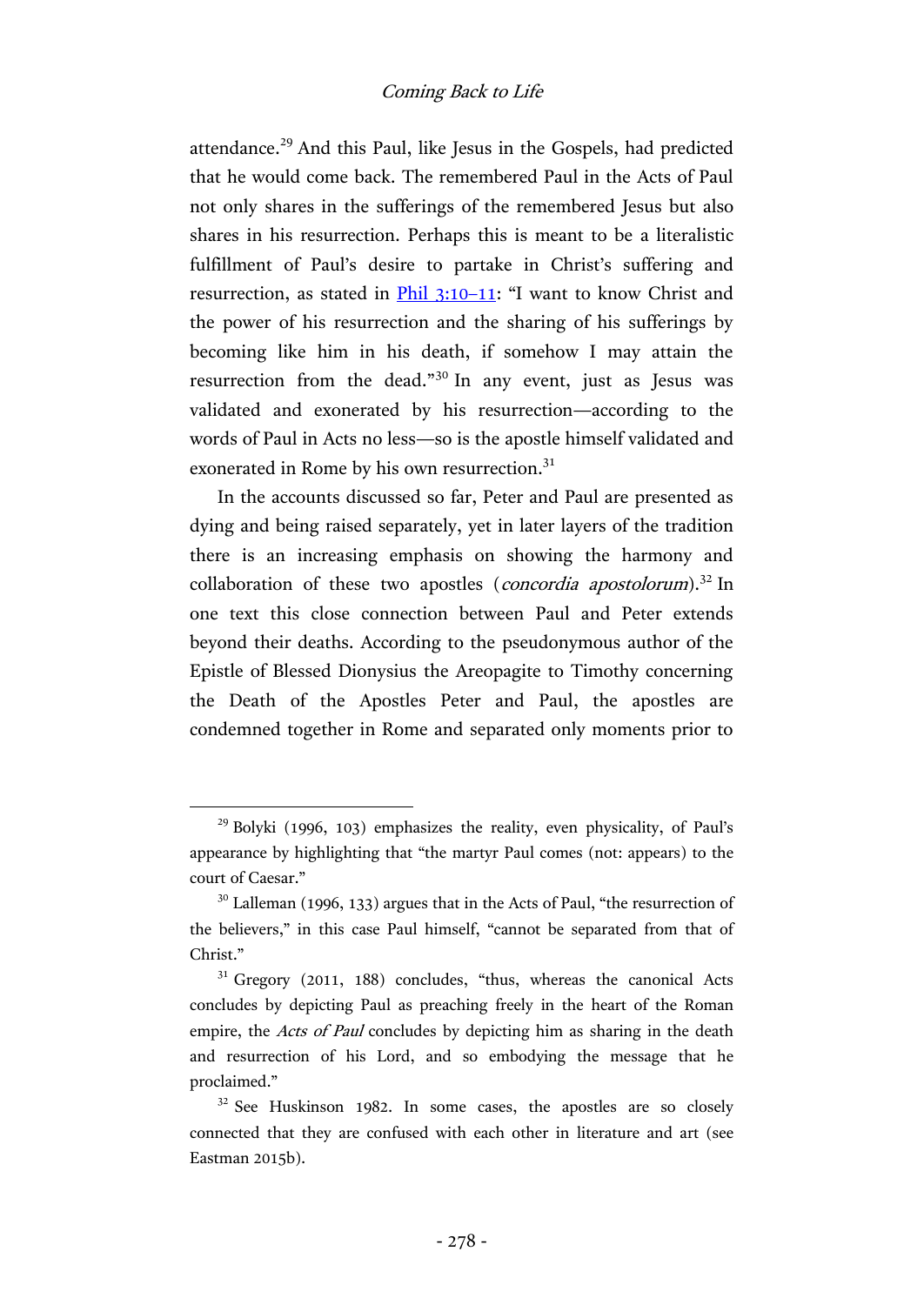their deaths.<sup>33</sup> However, "after their deaths I saw them one after the other entering the gates of the city hand in hand, and I saw them dressed in garments of light and adorned with bright and radiant crowns. I was not the only one who saw this, but Lemobia, a handmaid in the service of the emperor and a disciple of Paul, also saw it" (Ep. Tim. Dion. 8). Thus, although they had died apart from each other, the two apostles make a common posthumous appearance to a few of the faithful. Walking into Rome together hand-in-hand, they demonstrate their legitimacy as divine ambassadors, the unity of their teaching, and their equal victories over death.

# IV. FALSE RESURRECTION, FALSE CHRIST

The apostles are not the only ones with claims to resurrection in the apocryphal acts, however. Their archnemesis, Simon Magus, also claims to have resurrection power because he is the Christ. In the Passion of the Apostles Peter and Paul, Simon attempts to prove his identity as the Christ to Nero by coming back to life—or at least seeming to come back to life (Pass. Apost.  $1-2$ ).<sup>34</sup> After inviting Simon into his court, Nero asks him about his background, and Simon says that he was sent by the divine majesty to the Jews. They rejected and killed him, but on the third day he rose again. Nero does not believe such a fantastic story, so Simon offers to reproduce the feat. He tells the emperor to have an executioner cut off his head in his presence, and he will rise again. Nero is finally convinced to do this and tells an executioner to take Simon, kill him somewhere else, and put his head in a basket that the emperor will seal with his own ring. Simon asks for this beheading to be done in a dark place, and in the dimness he tricks the executioner into cutting off the head of a ram and placing it in the basket. Nero seals the basket without checking its contents, and on the following day he opens it to look at

 $33$  I analyze this text in more detail elsewhere (Eastman 2015a, 343-65; 2016a, 464–80); for text and translation, see Eastman 2015a, 343–65.

 $34$  This text dates from the late sixth or early seventh century; for text and translation, see Eastman 2015a, 317–41.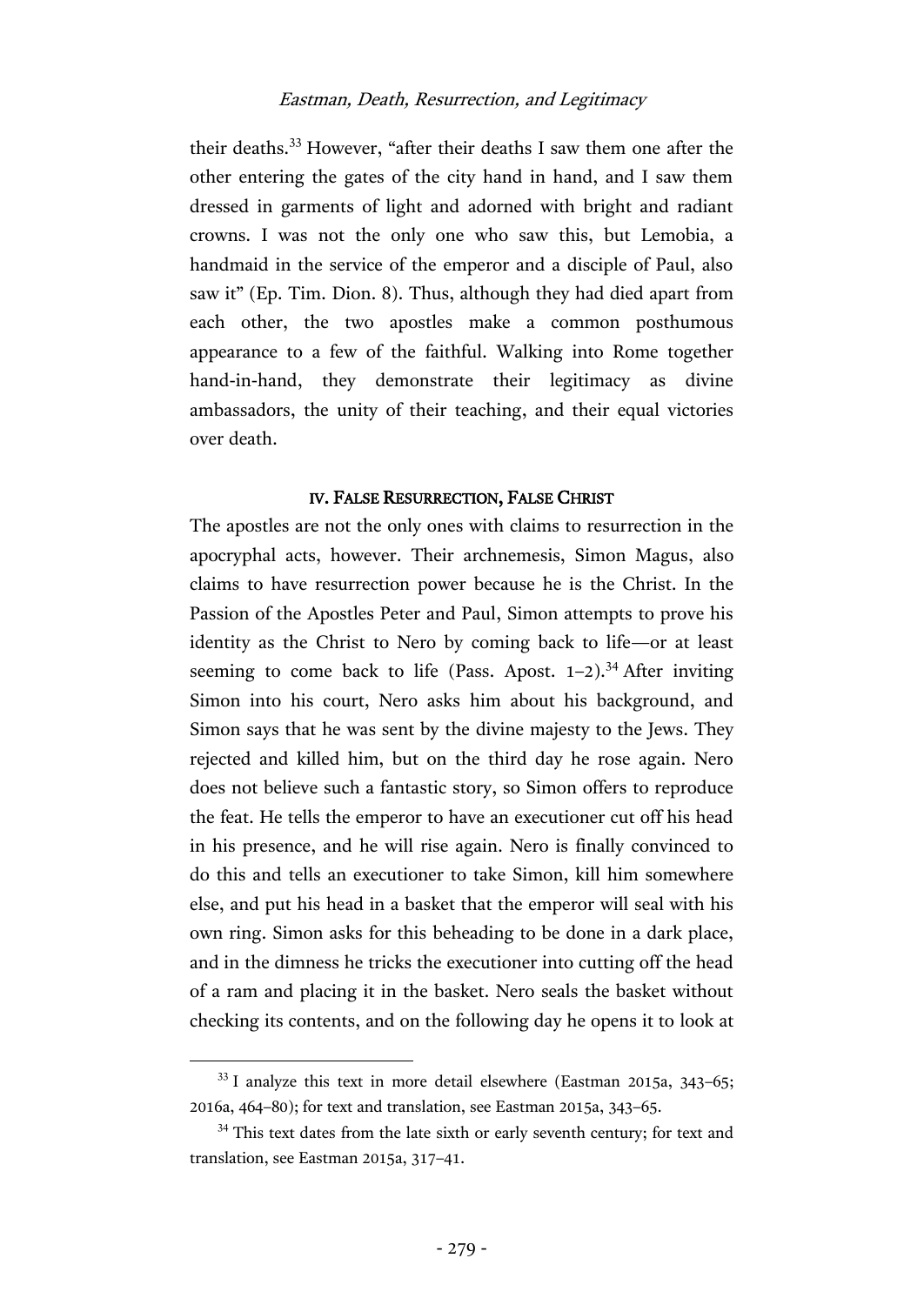## Coming Back to Life

Simon's head but finds the ram's head instead. Nero is amazed and reports this to the Senate. On the third day after this failed execution, while Nero is in the Senate chamber, Simon walks in: "addressing the emperor he said in a loud voice, 'I am the one whom you ordered to be decapitated three days ago. Behold, I have been raised.<sup>35</sup> Nero and all those who were with him were all the more amazed, and he ordered that a statue for Simon be set up in honor of this deed" (Pass. Apost.  $3$ ).<sup>36</sup>

A major theme that runs through the remainder of this text is the denunciation of Simon and his claims to being the Christ, first by a relative of Pontius Pilate who happened to be in the Senate, and then by Peter and Paul. Yet, Nero defends Simon to the very end, when Simon falls from the sky to his death because of the prayers of Peter. In Nero's eyes, Simon's apparent resurrection is proof that he is who he says he is and that he was indeed sent by God. The legitimacy that Peter and Paul ascribe to Jesus in Acts based on his resurrection is ascribed here to Simon by the emperor. Interestingly, Simon's claims to be the Christ appear in several of the apocryphal acts,  $37$  but only in this text does Simon go to this extreme to prove his identity. This late antique author is therefore reviving the ancient theme of resurrection as proof of authority, yet here it is Simon's failed resurrection that reveals his illegitimacy.<sup>38</sup>

<sup>&</sup>lt;sup>35</sup> Hippolytus recounts that Simon attempted to prove that he was Christ by having his followers bury him alive, claiming that he would rise again on the third day: "he remained there to this day . . . for he was not the Christ" (*Haer.* 6.20.3  $\lceil = 6.15 \text{ in } AMF \rceil$  $\lceil = 6.15 \text{ in } AMF \rceil$  $\lceil = 6.15 \text{ in } AMF \rceil$ ).

 $36$  Justin Martyr records that a statue for Simon stood between two bridges on the Tiber  $(1$  *[Apol](http://hdl.handle.net/2027/njp.32101075296002?urlappend=%3Bseq=187).* 26). He probably misinterprets the inscription on the statue, but it is not impossible that followers of Simon used this statue as a focus of worship (see Zwierlein 2010, 129–34).

 $37$  For more on Simon's claims that he is the Christ, here and elsewhere, see Eastman 2016b.

<sup>&</sup>lt;sup>38</sup> On the theme of failed resurrection, perhaps the author of this later Passion of the Apostles Peter and Paul is indebted to the passage from Hippolytus discussed in n. 35 (above).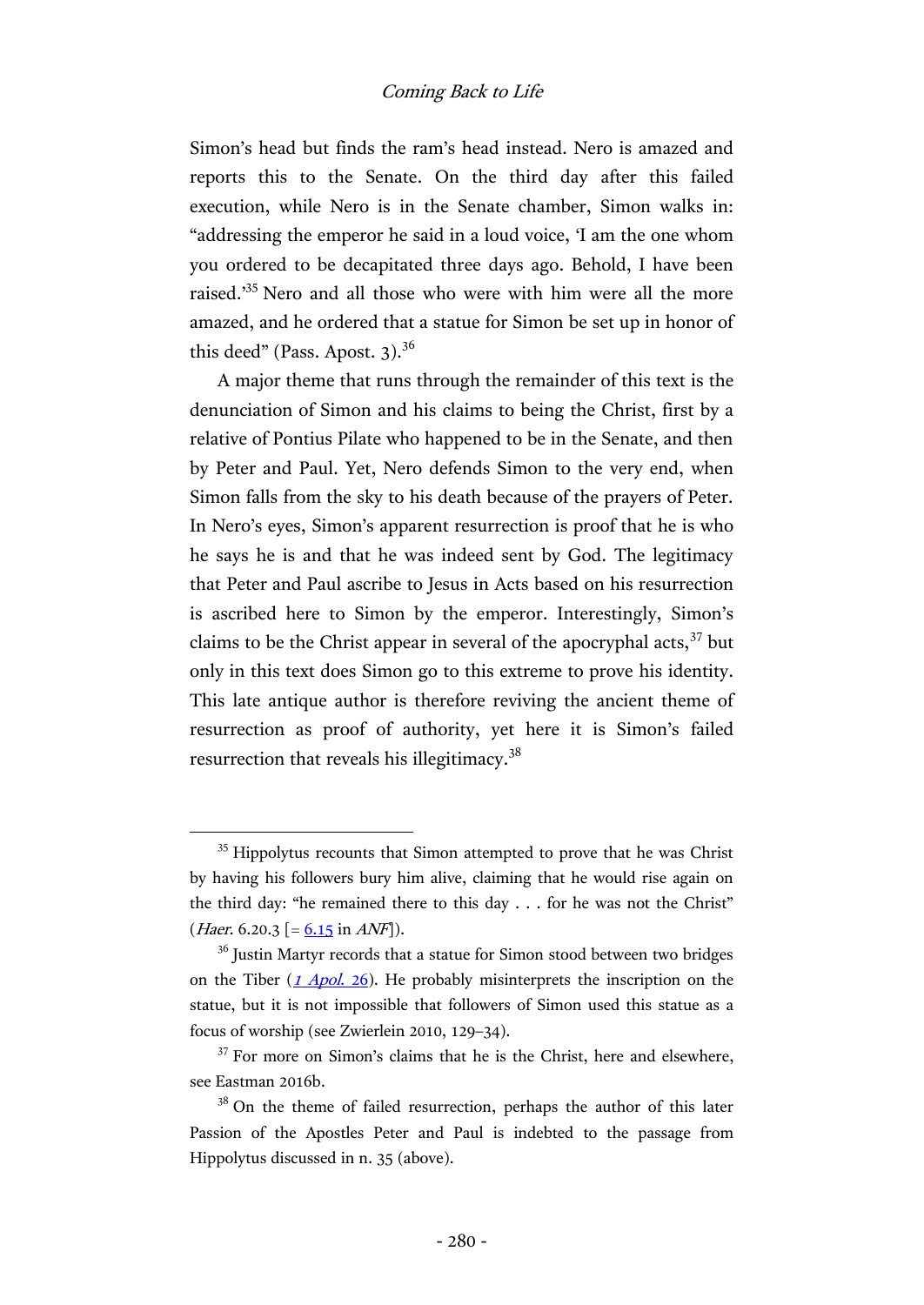#### V. CONCLUSION

The rhetoric of resurrection permeates early Christian literature and is linked to the example of Jesus as the prototype. What had separated Jesus from other teachers and would-be messiahs and affirmed his identity as unique in history was his resurrection, for it was the ultimate stamp of divine approval and authenticity.<sup>39</sup> In several of the apocryphal acts, we see this same status being applied to the apostles Paul and Peter, while their rival Simon Magus fails to prove himself through the same means. The final evidence of divinely-sanctioned legitimacy, therefore, was not just living well or dying well, but coming back to life.

#### VI. BIBLIOGRAPHY

- Baldwin, Matthew C. 2005. Whose Acts of Peter?: Text and Historical Context of the Actus Vercellenses. WUNT 196. Tübingen: Mohr Siebeck.
- Barrett, C. K. 1994. The Acts of the Apostles. 2 vols. ICC. Edinburgh: T&T Clark.
- Bauckham, Richard. 1996. "Kerygmatic Summaries in the Speeches of Acts." Pages 185–217 in History, Literature, and Society in the Book of Acts. Edited by Ben Witherington III. Cambridge: Cambridge University Press.
- Bird, Michael F., and Joseph R. Dodson, eds. 2011. Paul and the Second Century. LNTS 412. London: Bloomsbury.
- Bockmuehl, Marcus. 2010. The Remembered Peter in Ancient Reception and Modern Debate. WUNT 262. Tübingen: Mohr Siebeck.
- Bolyki, Janos. 1996. "Events after the Martyrdom: Missionary Transformation of an Apocalyptical Metaphor in Martyrium Pauli." Pages 92-106 in The Apocryphal Acts of Paul and Thecla. Edited by Jan N. Bremmer. SAAA 2. Kampen: Kok Pharos.
- Bruce, F. F. 1988. The Books of Acts. NICNT. Grand Rapids: Eerdmans.

<sup>&</sup>lt;sup>39</sup> My argument here is that the authors of these texts present Jesus's resurrection as a unique event in history, not that the claim itself has no parallels. Cotter (2001), Smith (2006), Miller (2014), and Matthews (2016) are among those who have compared the resurrection accounts in the Gospels to Greek and Roman apotheosis traditions. Such traditions, as these authors note, are informative but not exact analogues to the Gospels.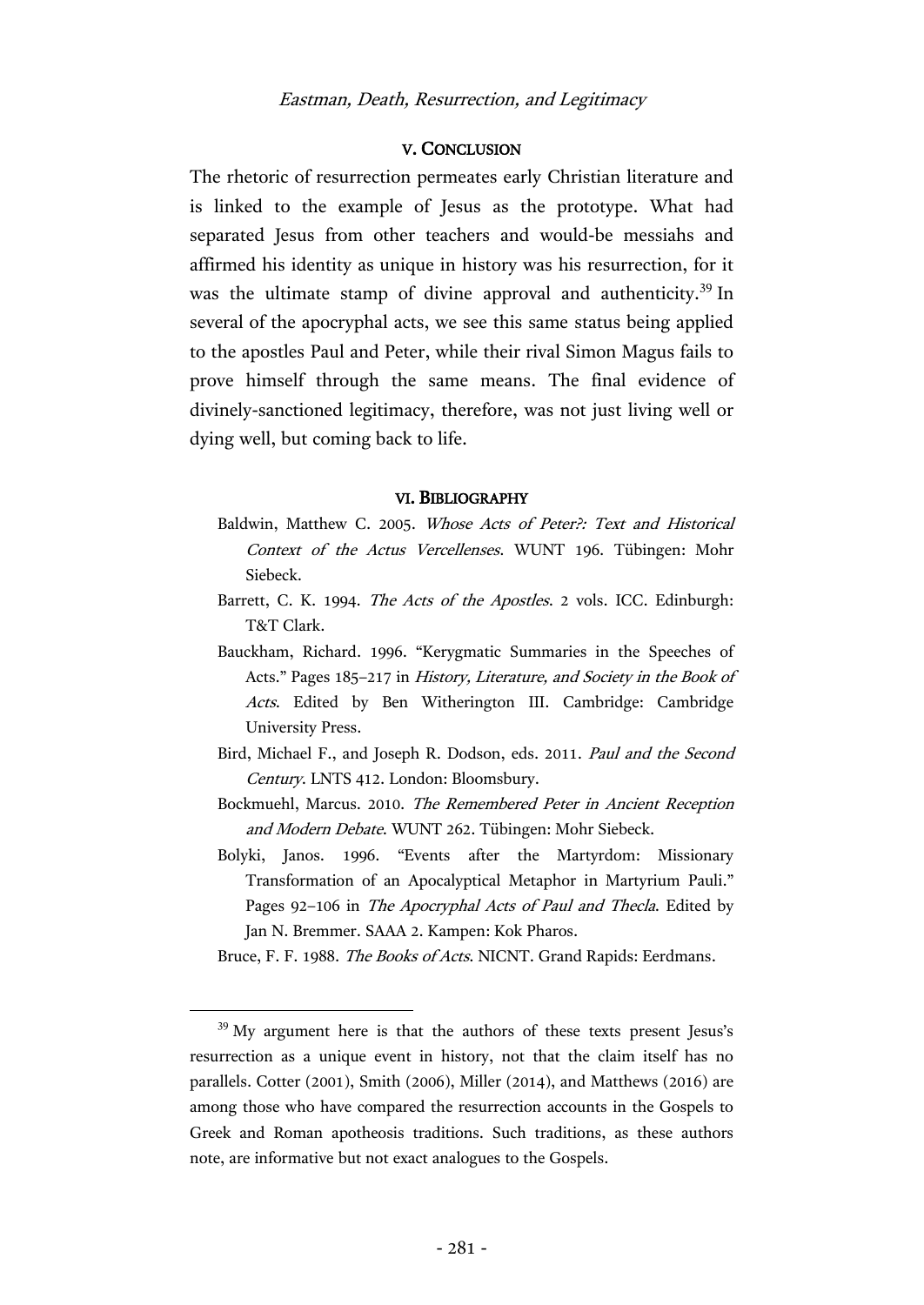- Bryan, Christopher. 2011. The Resurrection of the Messiah. New York: Oxford University Press.
- Carnley, Peter. 1987. The Structure of Resurrection Belief. Oxford: Clarendon.
- Charlesworth, James H. 2006. Resurrection: The Origin and Future of a Biblical Doctrine. New York: T&T Clark.
- Conzelmann, Hans. 1987. Acts of the Apostles. Translated by James Limburg, A. Thomas Kraabel, and Donald H. Juel. Hermeneia. Philadelphia: Fortress.
- Cotter, Wendy. 2001. "Greco-Roman Apotheosis Traditions and the Resurrection Appearances in Matthew." Pages 127–53 in The Gospel of Matthew in Current Study: Studies in Memory of William G. Thompson, S. J. Edited by David E. Aune. Grand Rapids: Eerdmans.
- Cullmann, Oscar. 1962. Peter: Disciple, Apostle, Martyr: A Historical and Theological Study. Translated by Floyd V. Filson. 2nd ed. London: SCM.
- Davis, Stephen T., Daniel Kendall, and Gerald O'Collins, eds. 1997. The Resurrection: An Interdisciplinary Symposium on the Resurrection of Jesus. Oxford: Oxford University Press.
- Dunn, James D. G. 1996. The Acts of the Apostles. Valley Forge, PA: Trinity.
- Eastman, David L. 2014. "Jealousy, Internal Strife, and the Deaths of Peter and Paul: A Reassessment of 1 Clement." ZAC 18.1: 34-53.
	- -, ed. and trans. 2015a. The Ancient Martyrdom Accounts of Peter and Paul. WGRW 39. Atlanta: SBL Press.
	- ———. 2015b. "Confused Traditions? Peter and Paul in the Apocryphal Acts." Pages 245–69 in Forbidden Texts on the Western Frontier: The Christian Apocrypha in North American Perspectives. Proceedings from the 2013 York University Christian Apocrypha Symposium. Edited by Tony Burke. Eugene, OR: Cascade.
- ———. 2016a. "Epistle of Ps-Dionysius the Areopagite to Timothy concerning the Death of Peter and Paul." Pages 464–80 in New Testament Apocrypha: More Noncanonical Scriptures. Edited by Tony Burke and Brent Landau. Grand Rapids: Eerdmans.
- -- 2016b. "Simon the Christ? The Magos as Christos in Early Christian Literature." JECH 6:116-36.
- Gaventa, Beverly Roberts. 2003. The Acts of the Apostles. ANTC. Nashville: Abingdon.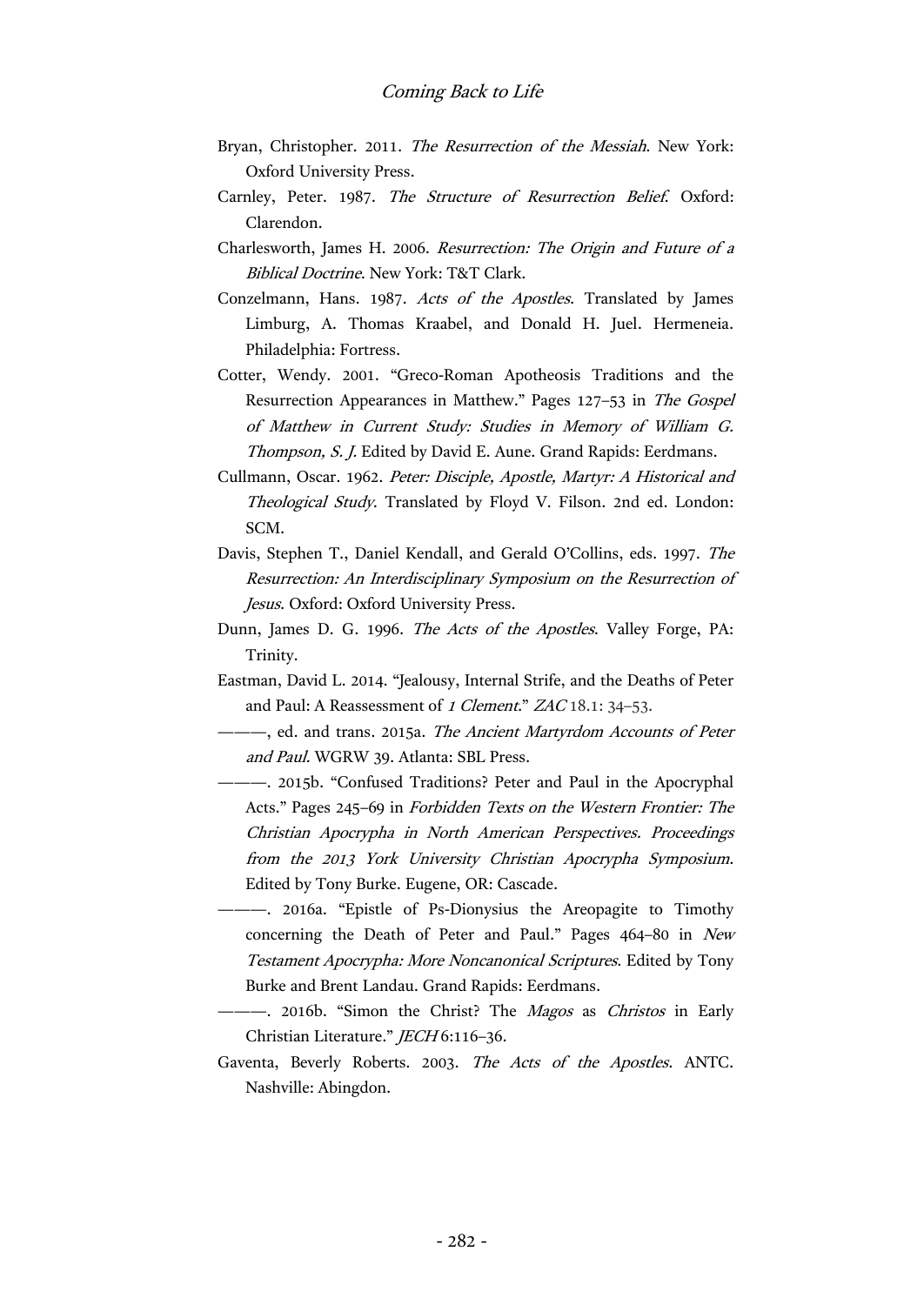- Gregory, Andrew. 2011. "The Acts of Paul and the Legacy of Paul." Pages 169-89 in Paul and the Second Century. Edited by Michael F. Bird and Joseph R. Dodson. LNTS 412. London: Bloomsbury.
- Huskinson, J. M. 1982. Concordia Apostolorum: Christian Propaganda at Rome in the Fourth and Fifth Centuries. BAR.I 148. Oxford: British Archaeological Reports.
- Kelley, Nicole. 2006. Knowledge and Religious Authority in the Pseudo-Clementines: Situating the 'Recognitions' in Fourth-Century Syria. WUNT 213. Tübingen: Mohr Siebeck.
- Klauck, Hans-Josef. 2000. Magic and Paganism in Early Christianity: The World of the Acts of the Apostles. Translated by Brian McNeil. Edinburgh: T&T Clark.
- Koch, Gerhard. 1959. Die Auferstehung Jesu Christi. BHT 27. Tübingen: Mohr.
- Koester, Craig R., and Reimund Bieringer, eds. 2008. The Resurrection of Jesus in the Gospel of John. WUNT 222. Tübingen: Mohr Siebeck.
- Lalleman, Pieter J. 1996. "The Resurrection in the Acts of Paul." Pages 126–41 in The Apocryphal Acts of Paul and Thecla. Edited by Jan N. Bremmer. SAAA 2. Kampen: Kok Pharos.
- Licona, Michael R. 2010. The Resurrection of Jesus: A New Historiographical Approach. Downers Grove, IL: IVP Academic.
- Liggins, Stephen S. 2016. Many Convincing Proofs: Persuasive Phenomena Associated with Gospel Proclamation in Acts. BZNW 221. Berlin: de Gruyter.
- Lona, Horacio E. 1998. Der erste Clemensbrief. KAV 2. Göttingen: Vandenhoeck & Ruprecht.
- Longenecker, Richard N. 1981. "The Acts of the Apostles." Vol. 9 of The Expositor's Bible Commentary. Edited by F. E. Gabelein. Grand Rapids: Zondervan.
- Lüdemann, Gerd. 1994. Die Auferstehung Jesu: Historie, Erfahrung, Theologie. Stuttgart: Radius.
- MacDonald, Dennis R. 1983. The Legend and the Apostle: The Battle for Paul in Story and Canon. Philadelphia: Westminster.
- ———. 1992. "The Acts of Paul and the Acts of Peter: Which Came First?" Pages 214–24 in Society of Biblical Literature 1992 Seminar Papers. SBLSP 31. Atlanta: Scholars Press.
- Matthews, Shelly. 2016. "Elijah, Ezekiel, and Romulus: Luke's Flesh and Bone (Luke 24:39) in Light of Ancient Narratives of Ascent, Resurrection, and Apotheosis." Pages 161–82 in On Prophets, Warriors, and Kings: Former Prophets through the Eyes of their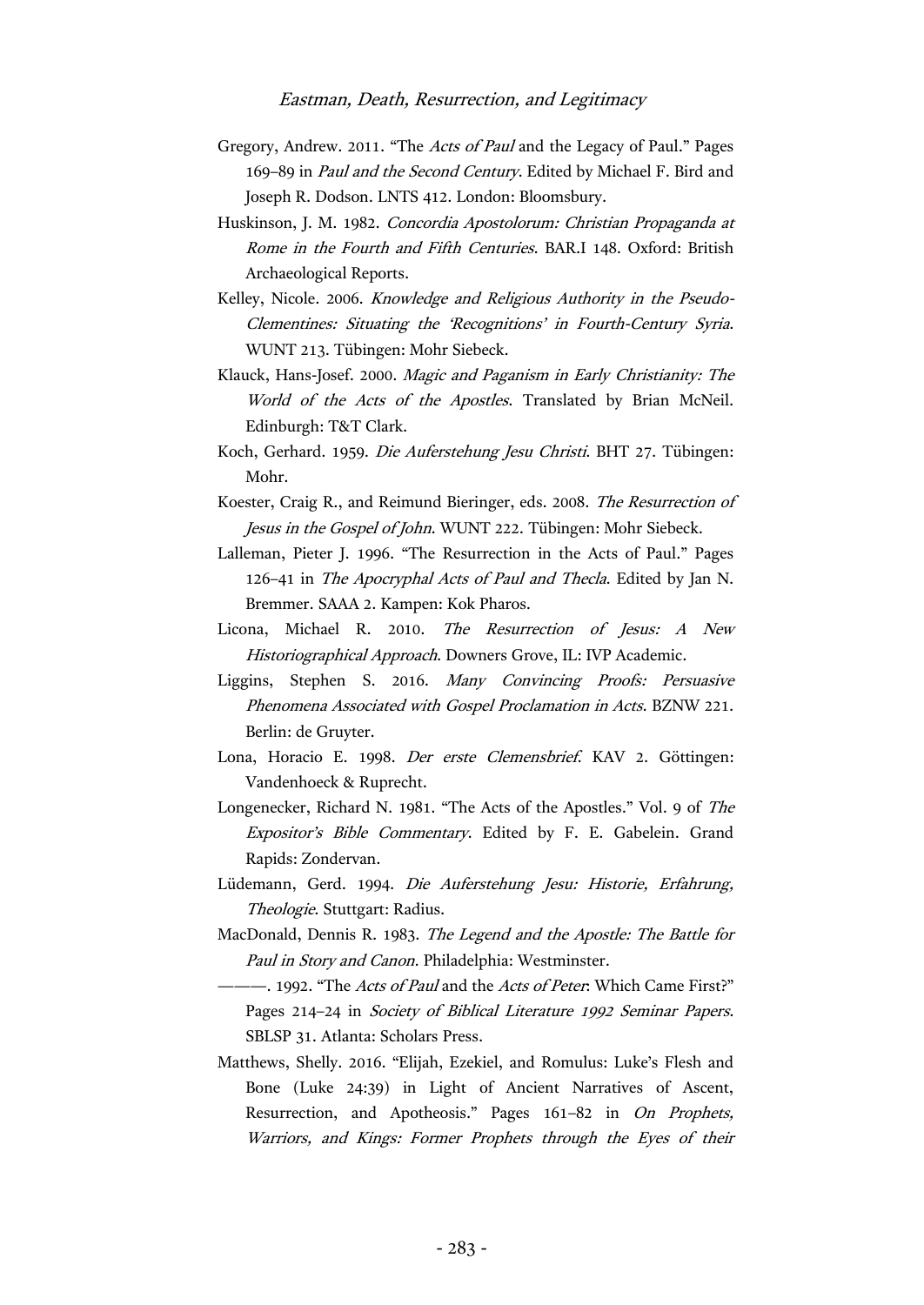Interpreters. Edited by George J. Brooke and Ariel Feldman. BZAW 470. Berlin: de Gruyter.

- Meeks, Wayne, and John T. Fitzgerald, eds. 2007. The Writings of St. Paul. 2nd ed. New York: Norton.
- Miller, Richard C. 2014. Resurrection and Reception in Early Christianity. RSR 44. New York: Routledge.
- Moss, Candida R. 2010. The Other Christs: Imitating Jesus in Ancient Christian Ideologies of Martyrdom. New York: Oxford University Press.
- Neyrey, Jerome. 1985. The Passion according to Luke: A Redaction Study of Luke's Soteriology. New York: Paulist.
- Perkins, Judith B. 1993. "The Acts of Peter as Intertext: Response to Dennis MacDonald." Pages 627–31 in Society of Biblical Literature 1993 Seminar Papers. SBLSP 32. Atlanta: Scholars Press.
- Perkins, Pheme. 1984. Resurrection: New Testament Witness and Contemporary Reflection. New York: Doubleday.
- Perrin, Norman. 1977. The Resurrection According to Matthew, Mark, and Luke. Philadelphia: Fortress.
- Pervo, Richard I. 2009. Acts: A Commentary. Hermeneia. Minneapolis: Fortress.
- -- 2010. The Making of Paul: Constructions of the Apostle in Early Christianity. Minneapolis: Fortress.
- Poupon, G. 1988. "Les 'Actes de Pierre' et leur remaniement." ANRW 25.6:4363–83. Part 2, Principat, 25.6. Edited by H. Temporini and W. Haase. New York: de Gruyter.
- Smith, Daniel A. 2006. The Post-Mortem Vindication of Jesus in the Sayings Gospel Q. LNTS 338. Edinburgh: T&T Clark.
- Snyder, Glenn. 2013. Acts of Paul: The Formation of a Biblical Canon. WUNT 352. Tübingen: Mohr Siebeck.
- Stewart, Robert B., ed. 2006. The Resurrection of Jesus: John Dominic Crossan and N. T. Wright in Dialogue. Minneapolis: Fortress.
- Tajra, Harry W. 1994. The Martyrdom of St. Paul: Historical and Judicial Context, Traditions, and Legends. WUNT 67. Tübingen: Mohr Siebeck.
- Talbert, Charles H. 1974. Literary Patterns, Theological Themes, and the Genre of Luke-Acts. SBLMS 20. Missoula, MT: Scholars Press.
- Thomas, Christine M. 1998. "Revivifying Resurrection Accounts: Techniques of Composition and Rewriting in the Acts of Peter cc. 25– 28." Pages 65–83 in The Apocryphal Acts of Peter: Magic, Miracles, and Gnosticism. Edited by Jan N. Bremmer. SAAA 3. Leuven: Peeters.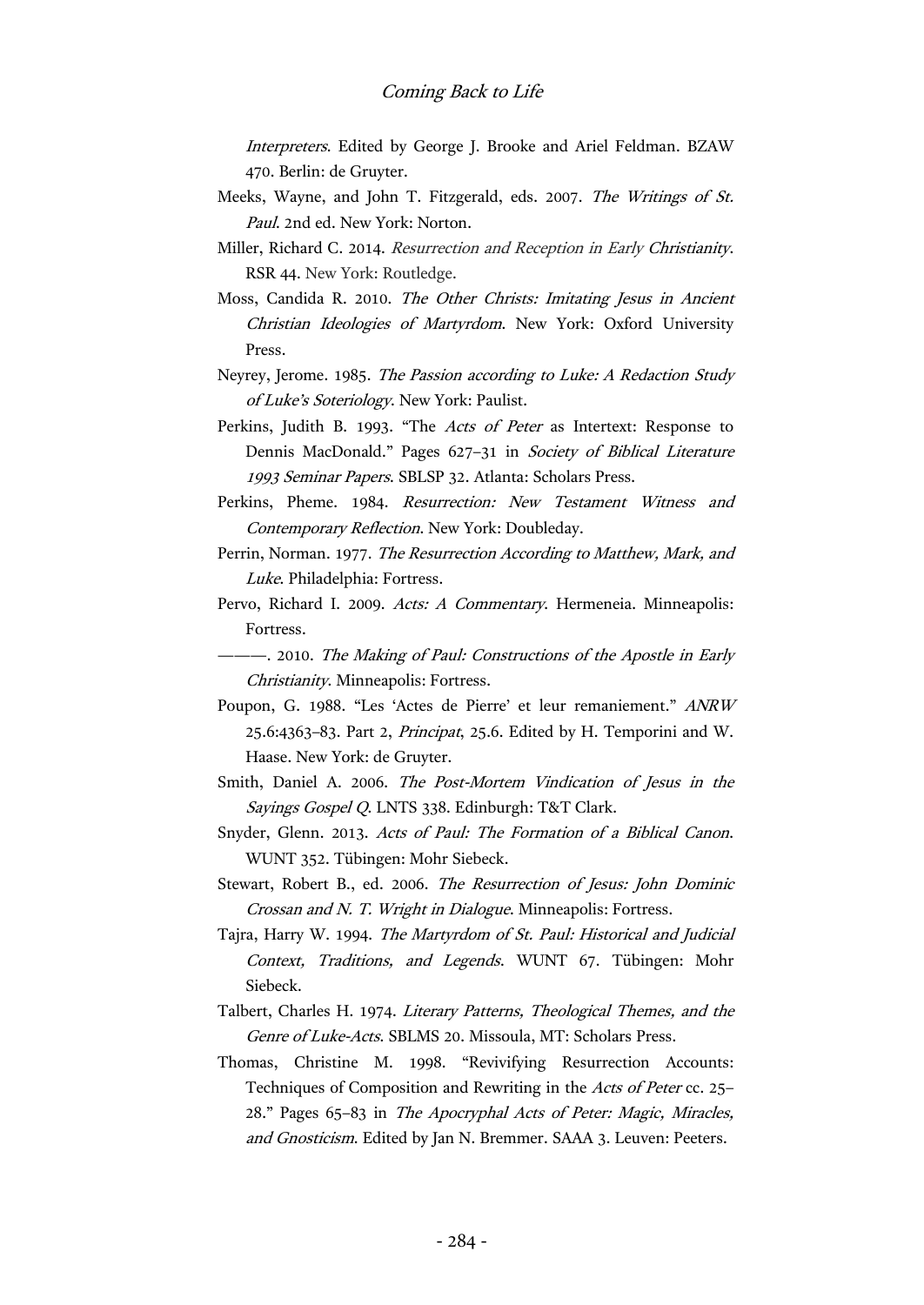-- 2003. The Acts of Peter, Gospel Literature, and the Ancient Novel: Rewriting the Past. New York: Oxford University Press.

- Valantasis, Richard. 1992. "Narrative Strategies and Synoptic Quandaries: A Response to Dennis MacDonald's Reading of Acts of Paul and Acts of Peter." Pages 234–39 in Society of Biblical Literature 1992 Seminar Papers. SBLSP 31. Atlanta: Scholars Press.
- Welborn, Laurence L. 2004. "The Preface to 1 Clement: The Rhetorical Situation and the Traditional Date." Pages 197–216 in Encounters with Hellenism: Studies on the First Letter of Clement. Edited by Cilliers Breytenbach and Laurence L. Welborn. AGJU 53. Leiden: Brill.
- White, Benjamin L. 2014. Remembering Paul: Ancient and Modern Contests over the Image of the Apostle. Oxford: Oxford University Press.
- Witherington III, Ben. 1998. The Acts of the Apostles: A Socio-Rhetorical Commentary. Grand Rapids: Eerdmans.
- Zwierlein, Otto. 2010. Petrus in Rom: Die literarischen Zeugnisse. 2nd ed. UALG 96. Berlin: de Gruyter.

#### Embedded Online Works:

Elliger, K., and W. Rudolph, eds. 1983. Biblia Hebraica Stuttgartensia. Stuttgart: Deutsche Bibelgesellschaft. [www.academic-bible.com/en/online-bibles/biblia-hebraica-](http://www.academic-bible.com/en/online-bibles/biblia-hebraica-stuttgartensia-bhs)

[stuttgartensia-bhs.](http://www.academic-bible.com/en/online-bibles/biblia-hebraica-stuttgartensia-bhs)

James, M. R., trans. 1924. The Apocryphal New Testament, being the Apocryphal Gospels, Acts, Epistles, and Apocalypses. Oxford: Clarendon.

Acts Paul: [www.earlychristianwritings.com/text/actspaul.html.](http://www.earlychristianwritings.com/text/actspaul.html)

Acts Pet: [www.earlychristianwritings.com/text/actspeter.html.](http://www.earlychristianwritings.com/text/actspeter.html)

Acts Thom: [www.earlychristianwritings.com/text/actsthomas.html.](http://www.earlychristianwritings.com/text/actsthomas.html)

- Lake, Kirsopp, trans. 1912–1913. The Apostolic Fathers. 2 vols. LCL. Cambridge, MA: Harvard University Press. [catalog.hathitrust.org/Record/003441429.](http://catalog.hathitrust.org/Record/003441429)
- Nestle, E., and K. Aland, eds. 2012. Novum Testamentum Graece. 28th rev. ed. Stuttgart: Deutsche Bibelgesellschaft. [www.academic-bible.com/en/online-bibles/novum-testamentum](http://www.academic-bible.com/en/online-bibles/novum-testamentum-graece-na-28)[graece-na-28.](http://www.academic-bible.com/en/online-bibles/novum-testamentum-graece-na-28)
- Rahlfs, Alfred, and Robert Hanhart, eds. 2006. Septuaginta. 2nd rev. ed. Stuttgart: Deutsche Bibelgesellschaft. [www.academic-bible.com/en/online-bibles/septuagint-lxx.](http://www.academic-bible.com/en/online-bibles/septuagint-lxx)